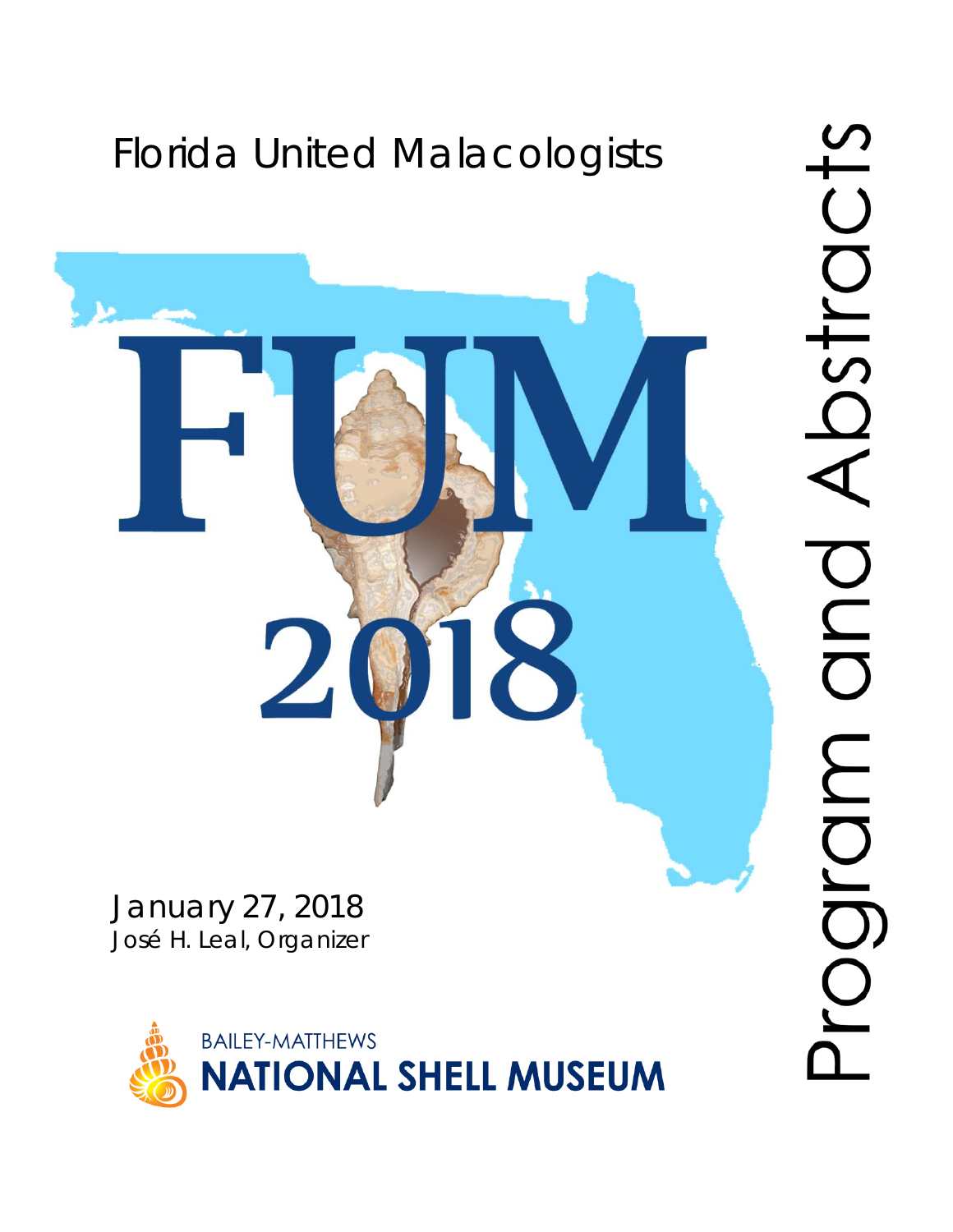#### **WELCOME TO THE 9TH FUM!**

We are delighted to have a sold-out crowd sharing the latest and greatest in "all-things" malacological." Our program reflects that the study of mollusks (and their shells) holds an appeal for a wide variety of people and backgrounds. I'm often surprised and delighted to learn about a new topic or species. I think this group of presenters is our best ever and I can't wait to get started! Please let us know if there is anything we can do to make your day more enjoyable and informative. We encourage you to ask questions, discuss data, compare notes on methods and problems, and be inspired by your fellow malacologists. That's all part of the fun.

Welcome to Sanibel and the 2018 Annual Meeting of the Florida United Malacologists!

Jonie Hipschma

Dorrie Hipschman Executive Director Bailey-Matthews National Shell Museum

# **ENJOY FUM 2018!**

Welcome! Like other casual, mollusk-related meetings across the country, FUM knows no boundaries in terms of the subjects covered. The one-day gathering is brief and informal, yet diverse in many ways. A glimpse at the abstracts in this booklet gives you an idea of the broad scope of topics, from shell inlays in musical instruments to the complex yet fascinating methods for determining the growth rates of Horse Conchs and other mollusks. Given its relaxed atmosphere, FUM is also the perfect launching platform for graduate students, citizen scientists, and naturalists who are beginning to find their way in the world of presentations at professional meetings. I want to thank the support received from Executive Director Dorrie Hipschman and the vital help from Museum staff members Lorin Buckner, Leigh Gay, and Rebecca Mensch.

Enjoy the presentations, discussions, and camaraderie at FUM 2018!

José H. Leal, Ph.D. Science Director & Curator Bailey-Mathews National Shell Museum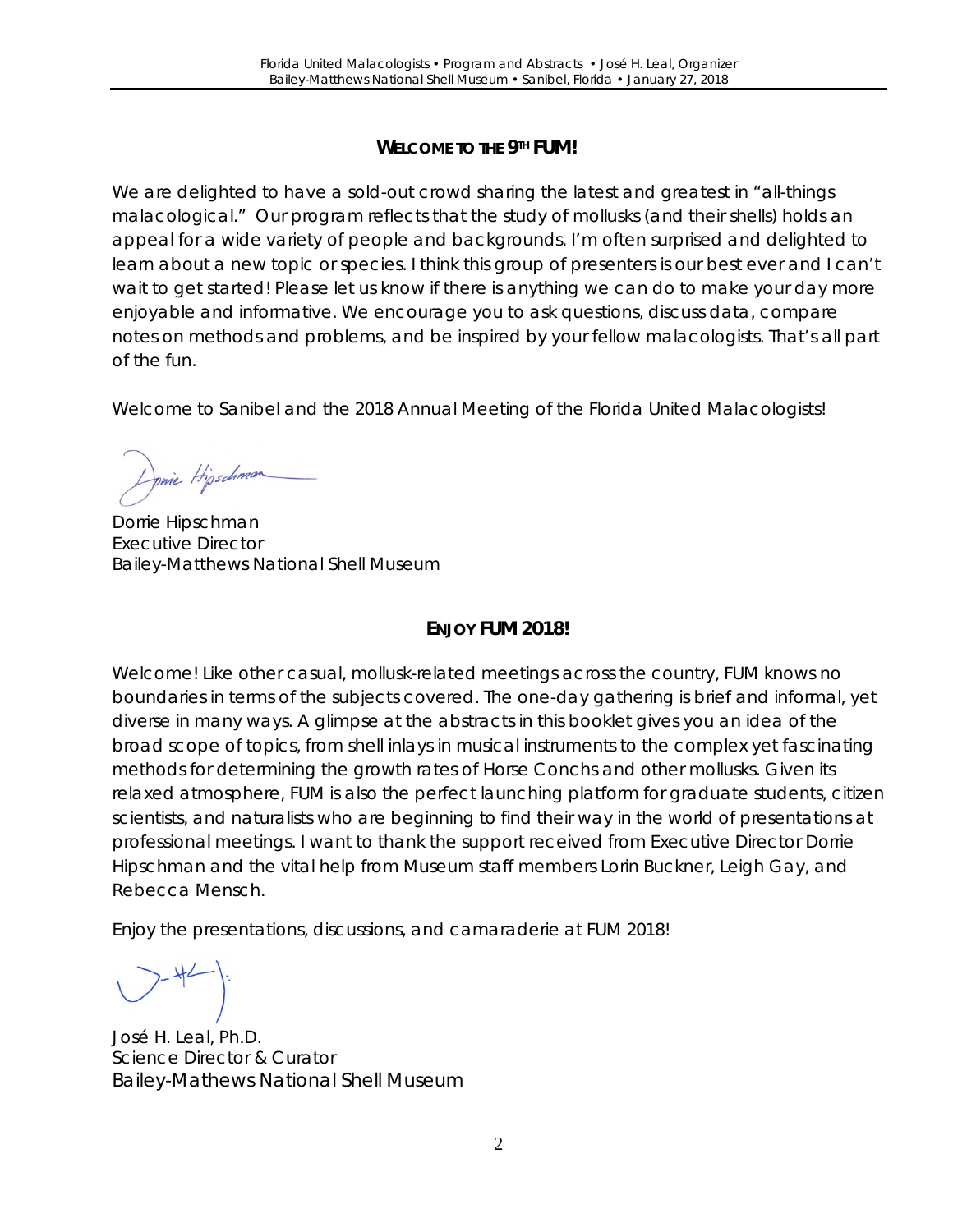#### **FLORIDA UNITED MALACOLOGISTS 2018 JANUARY 27, 2018 PROGRAM**

**9:00 Dorrie Hipschman, Executive Director, BMNSM** OPENING REMARKS **José H. Leal, Science Director & Curator, BMSNM ANNOUNCEMENTS** 

#### **SESSION 1**

- **9:15 José H. Leal** THE BAILEY-MATTHEWS NATIONAL SHELL MUSEUM COLLECTION: RECENT ADVANCES AND THE NEAR FUTURE
- **9:35 Carole Marshall** EGG CASES OF SELECTED MARINE MOLLUSKS
- **9:55 Leigh Gay** "MOLLUSKS ON THE MOVE"
- **10:15 Gregory S. Herbert** EVIDENCE FOR INTENSE BIOTIC INTERACTIONS IN THE EASTERN GULF OF MEXICO AFTER A TWO MILLION YEAR HIATUS: INFERENCES FROM MURICID EDGE DRILLING BEHAVIOR
- **10:35 Break – 10 minutes**

#### **SESSION 2**

- **10:45 Tom Annesley** HOW TO CREATE EFFECTIVE TABLES AND FIGURES WHEN PUBLISHING YOUR RESEARCH
- **11:05 Rebecca Mensch** UNSOLVED *OCTOPUS*
- **11:25 Anne Dupont** OPISTHOBRANCH SPAWN
- **11:45 Sahale Casebolt**

FLORIDA'S FRESHWATER MUSSELS (UNIONIDAE): MONITORING IMPERILED SPECIES AND SURVEYING DECLINING POPULATIONS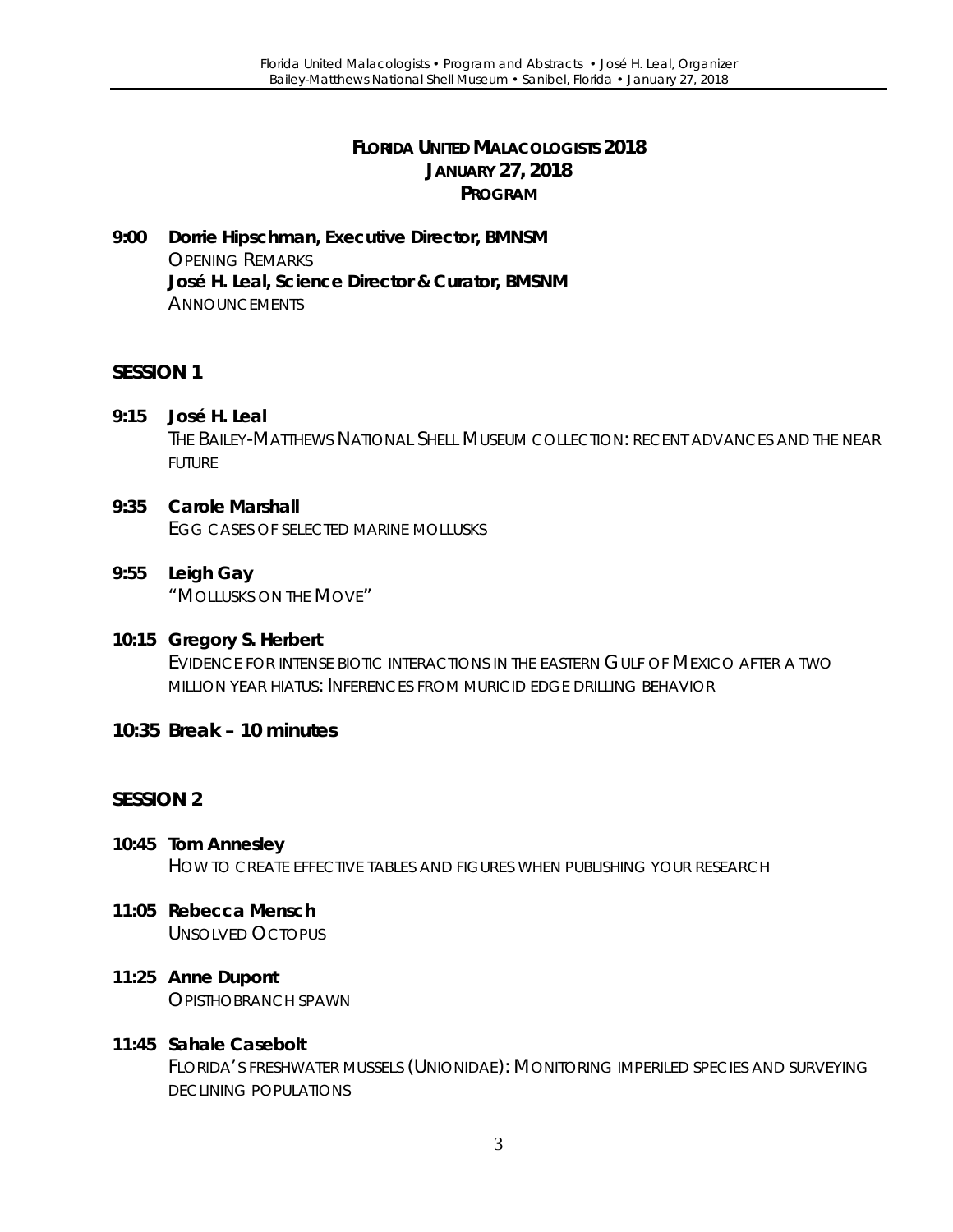# **12:05 LUNCH + Poster Session (1:10 hour)**

Lunch provided at the Museum; choice of regular or vegetarian sandwiches, and assorted chips, soft drinks, and water (poster session continues at 4:00PM)

#### **Posters:**

#### **Austin Hersh and Gregory S. Herbert**

HOW HAS MOLLUSCAN COMMUNITY COMPOSITION IN THE GULF OF MEXICO CHANGED IN RESPONSE TO HUMAN STRESSORS? A COMPARISON OF LIVING AND PRE-1950 COMMUNITIES

#### **Sarah Sharkey**

SEXUAL DIMORPHISM IN SELECTED SPECIES: FRESHWATER MUSSELS OF FLORIDA

#### **Shenelle West, Nasser Al Qattan, Gregory S. Herbert**

USING THE FOSSIL RECORD OF INDUCIBLE SHELL DEFENSES IN MOLLUSKS TO DETECT HUMAN IMPACTS ON FOOD WEBS – A CASE STUDY USING VARICES ON JUVENILE FIGHTING CONCH

#### **SESSION 3**

- **1:15 Jon Dale** PEARL INLAY ON MUSICAL INSTRUMENTS
- **1:35 Lorin Buckner** THE FRESHWATER MOLLUSKS OF THE TEN MILE CANAL, FORT MYERS, FLORIDA
- **1:55 Harry G. Lee, Roger W. Portell, Richard L. Edwards** NEW DIVERSITY IN AN OLD FAUNA
- **2:15 David J. Karlen, Thomas L. Dix, Sarah E. Markham, Kevin W. Campbell, Joette M. Jernigan, Julie Christian, Anthony Chacour, Barbara K. Goetting, Chris Pratt, Brett Ursin** SPATIAL AND TEMPORAL TRENDS IN THE EPIFAUNAL AND MOLLUSCAN COMMUNITIES ON TAMPA BAY ARTIFICIAL REEFS: 2004 VS. 2016
- **2:35 Break 2 (10 minutes)**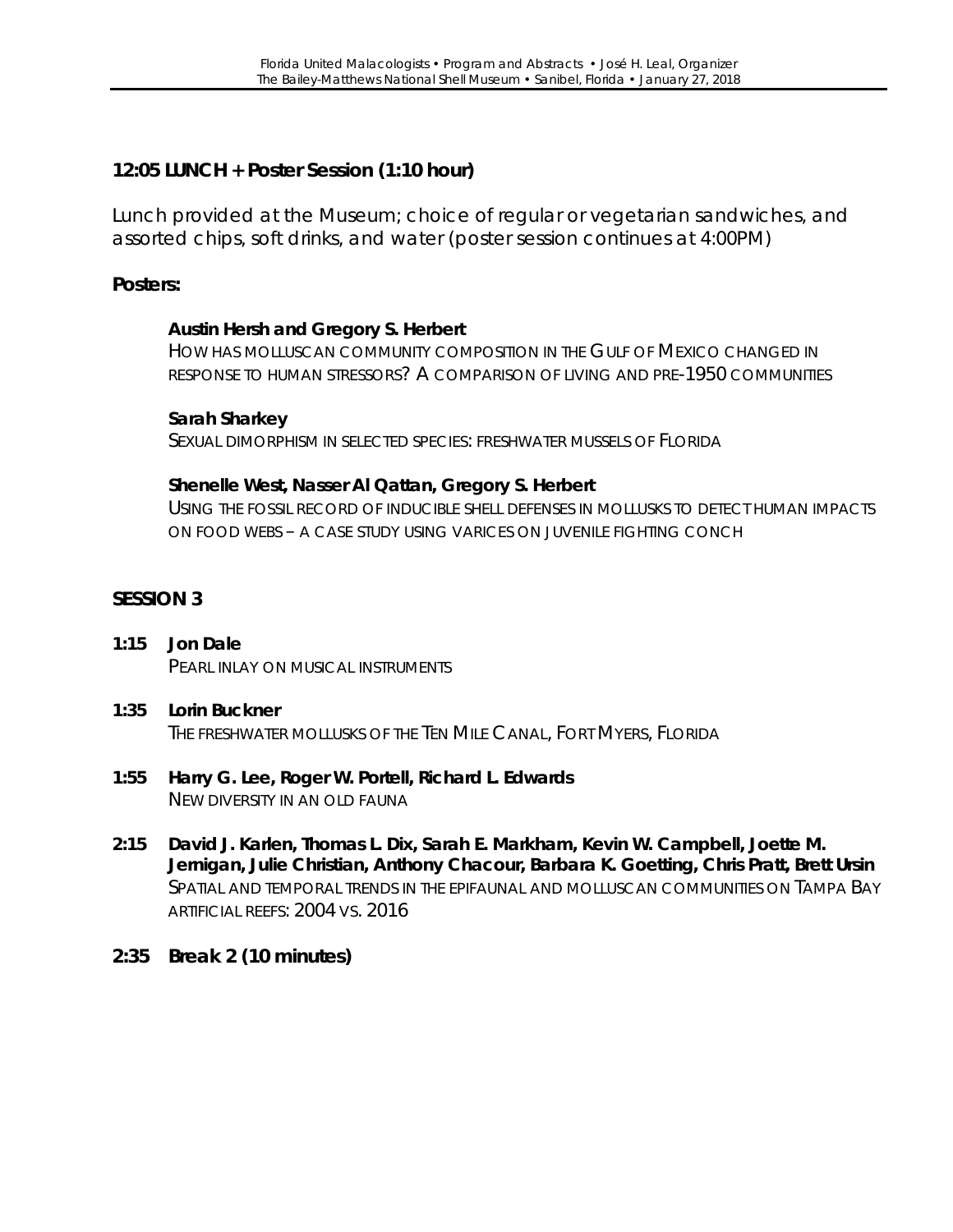#### **SESSION 4**

- **2:45 Nicole Seiden, Gregory S. Herbert, Ryan Harke, Stephen Geiger** WHAT IS THE POTENTIAL FOR HORSE CONCH *TRIPLOFUSUS GIGANTEUS* POPULATIONS TO RECOVER FROM INCREASING FISHING PRESSURE? LIFE HISTORY ASSESSMENT USING STABLE ISOTOPE **SCLEROCHRONOLOGY**
- **3:05 John Slapcinsky and Ryan Corlett** HOW WELL DO WE KNOW THE WELL-KNOWN FLAMED TIGERSNAIL, *ANGUISPIRA ALTERNATA*?
- **3:25 Meindert Niejmeyer and Bill Emerson** SHELLZEE: AUTOMATED SHELL IMAGE RECOGNITION IN YOUR POCKET
- **3:45 CONCLUSION, CLOSING REMARKS**
- **4:00 POSTER SESSION CONTINUED**
- **4:30 [STAFF, ROOM BREAKDOWN]**

**5:30 DINNER at George & Wendy's. Prior reservation required. Address and location map at the end of this booklet (your own tab.)**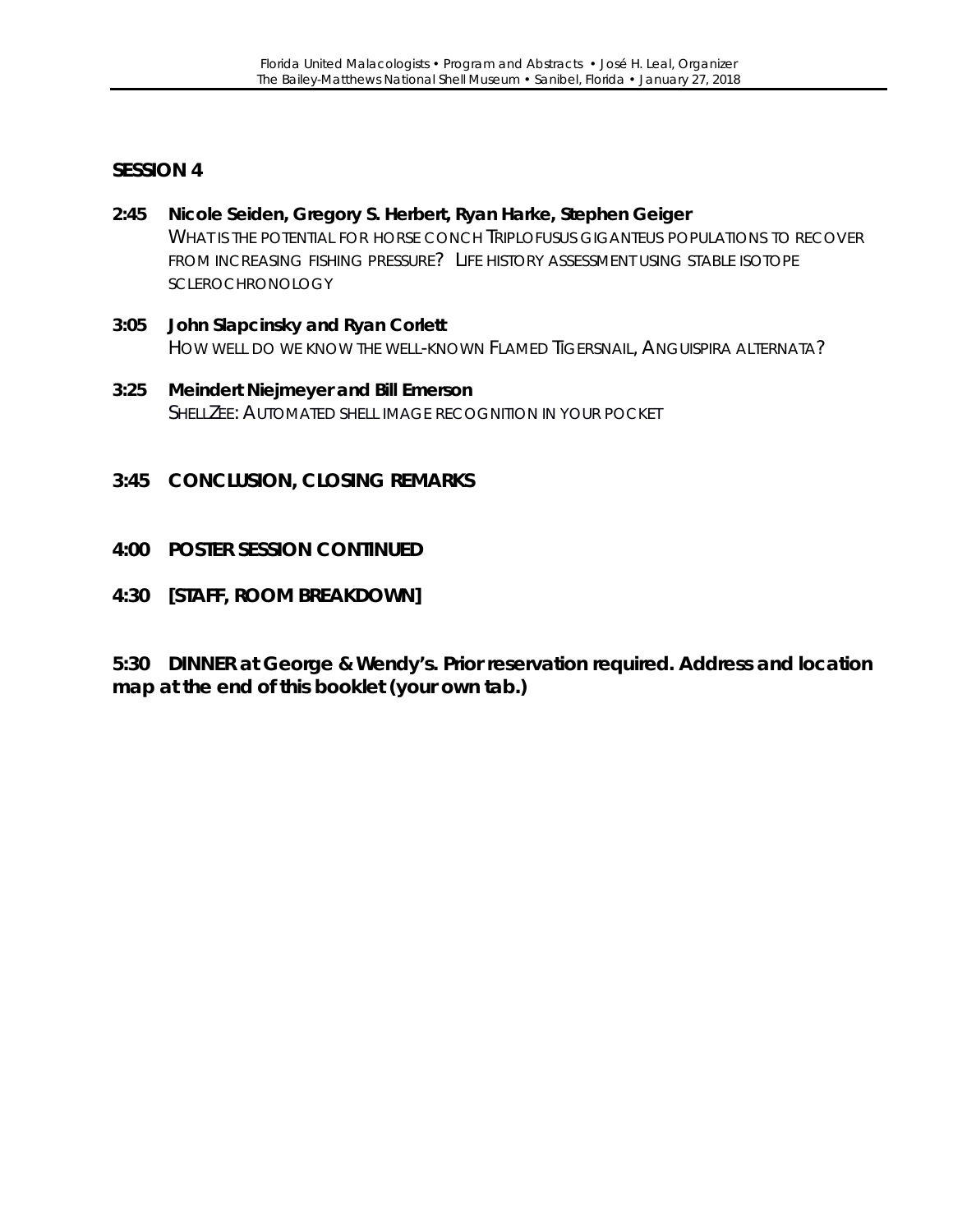# **Abstracts**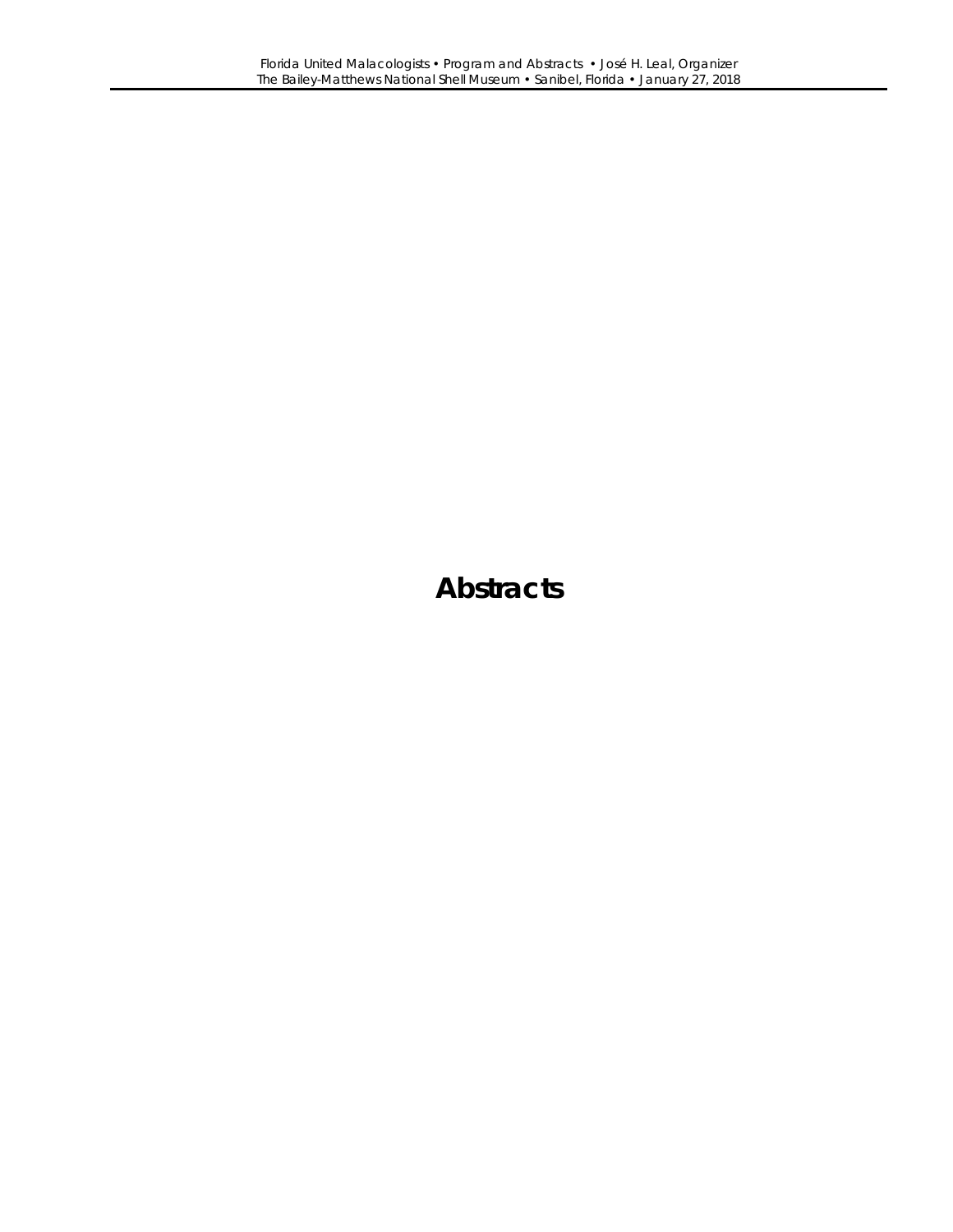#### **HOW TO CREATE EFFECTIVE TABLES AND FIGURES WHEN PUBLISHING YOUR RESEARCH**

**Thomas Annesley** Bailey-Matthews National Shell Museum 3075 Sanibel-Captiva Road Sanibel, FL 33957 USA [annesley@med.umich.edu](mailto:annesley@med.umich.edu)

The two factors that contribute to the success of a manuscript are scientific rigor and clarity. Authors put great effort into drafting a manuscript that is scientifically sound, yet ultimately fail because information is not clearly presented and the manuscript thus becomes tedious to read. Figures and tables are important items where improper formatting and a lack of clarity hurt a manuscript. There are simple rules that, when followed, make figures and tables easy to read. For example, figures are most visually balanced by use of the 1 by 1.3 rule. Bar graphs are more effective when the 50% space rule is followed. The most effective tables follow justification and common-element rules. This presentation will cover the above rules, and more, using examples to illustrate how bad figures and tables can be changes into good ones.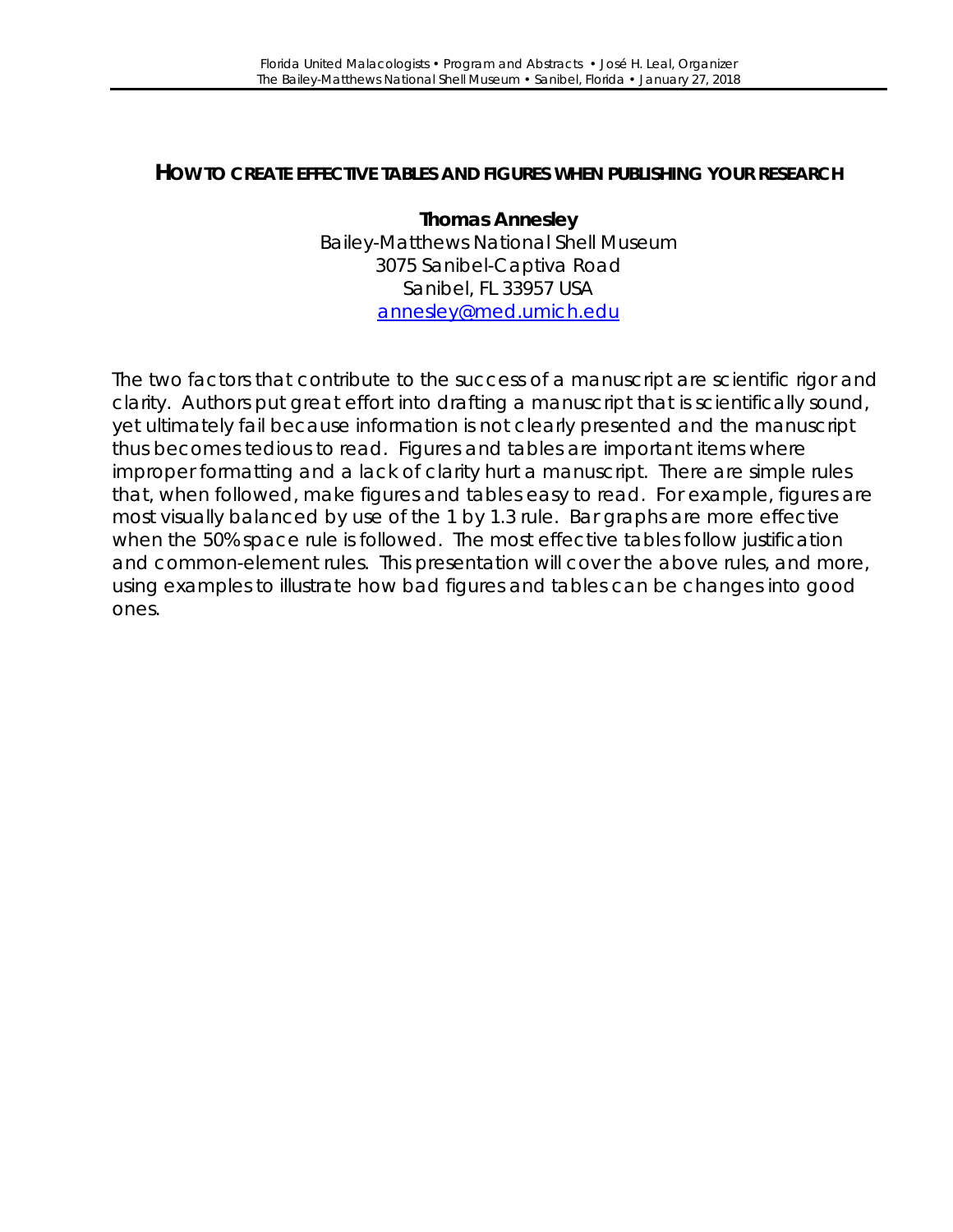# **THE FRESHWATER MOLLUSKS OF THE TEN MILE CANAL, FORT MYERS, FLORIDA**

**Lorin Buckner** Bailey-Matthews National Shell Museum 3075 Sanibel-Captiva Road Sanibel, FL 333957 USA [lbuckner@shellmuseum.org](mailto:lbuckner@shellmuseum.org)

During the past year I have been conducting an informal survey of the freshwater mollusks inhabiting the Ten Mile Canal in Fort Myers, Florida. It was done for the purpose of satisfying my curiosity and for the collection of specimens for the National Shell Museum collection but could serve as a base from which to conduct additional surveys as well providing an indication of the quality of that fresh water environment.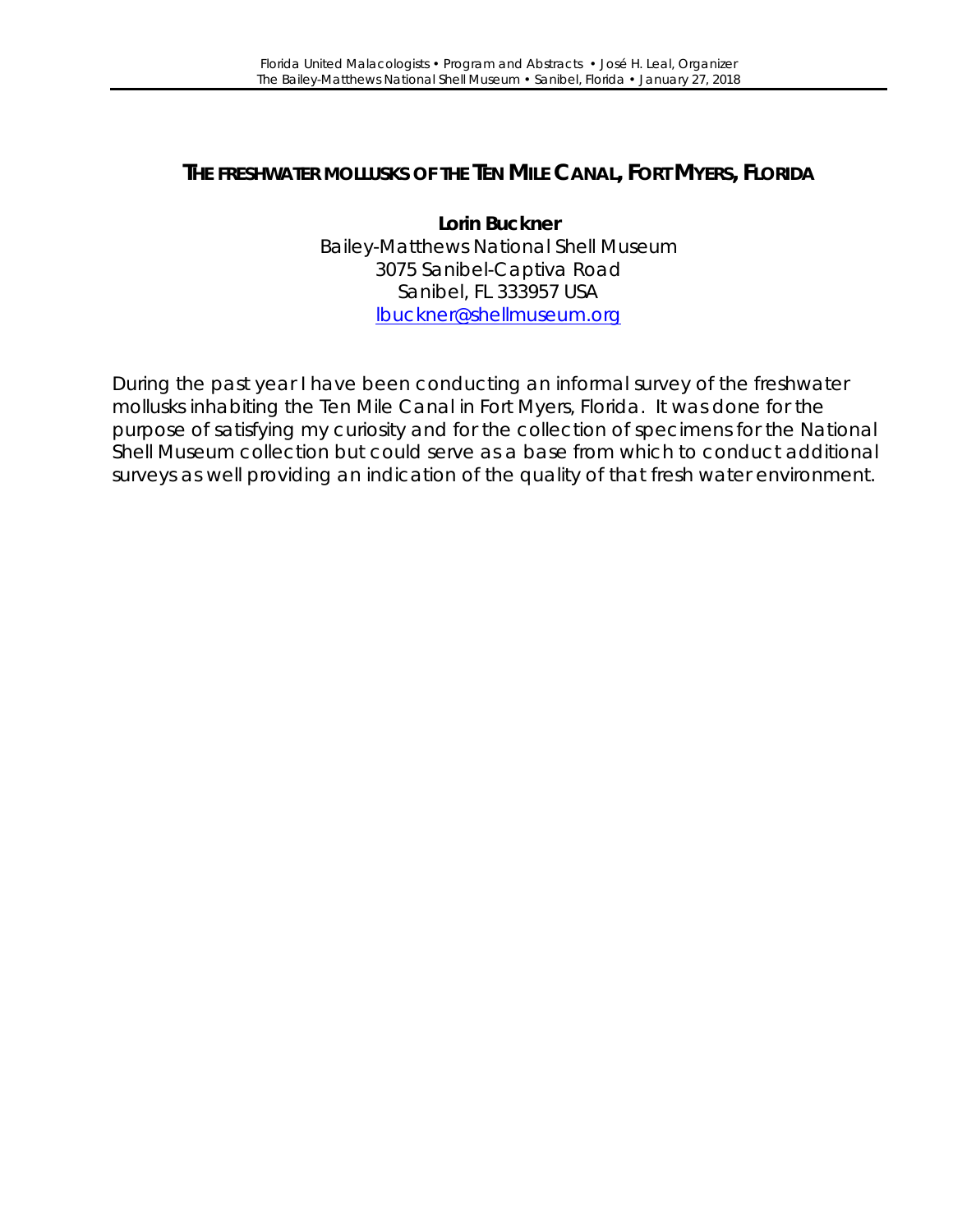# **FLORIDA'S FRESHWATER MUSSELS (UNIONIDAE): MONITORING IMPERILED SPECIES AND SURVEYING DECLINING POPULATIONS**

#### **Sahale Casebolt** Fish and Wildlife Research Institute Florida Fish and Wildlife Conservation Commission 7386 NW 71st St. Gainesville, FL 32653 USA [Sahale.Casebolt@myfwc.com](mailto:Sahale.Casebolt@myfwc.com)

Freshwater mussels (Family Unionidae) live throughout the Southeastern United States, including most of Florida's lakes, rivers, and streams. The state is home to 60 species, 16 of which are federally listed as endangered or threatened. The Florida Fish and Wildlife Conservation Commission (FWC) has expanded efforts in recent years to better understand the conservation status of Florida's freshwater mussel populations. As part of FWC's Freshwater Fisheries Research Division, the biologists of the Mussel Monitoring Program conduct quantitative long-term monitoring surveys throughout the state. This talk summarizes the initial results of these survey efforts, which contribute to a growing understanding of the distribution and abundance of Florida's unionids. Water quality, water quantity, and the status of the fish host populations all play a role in the health of Florida's freshwater mussel populations.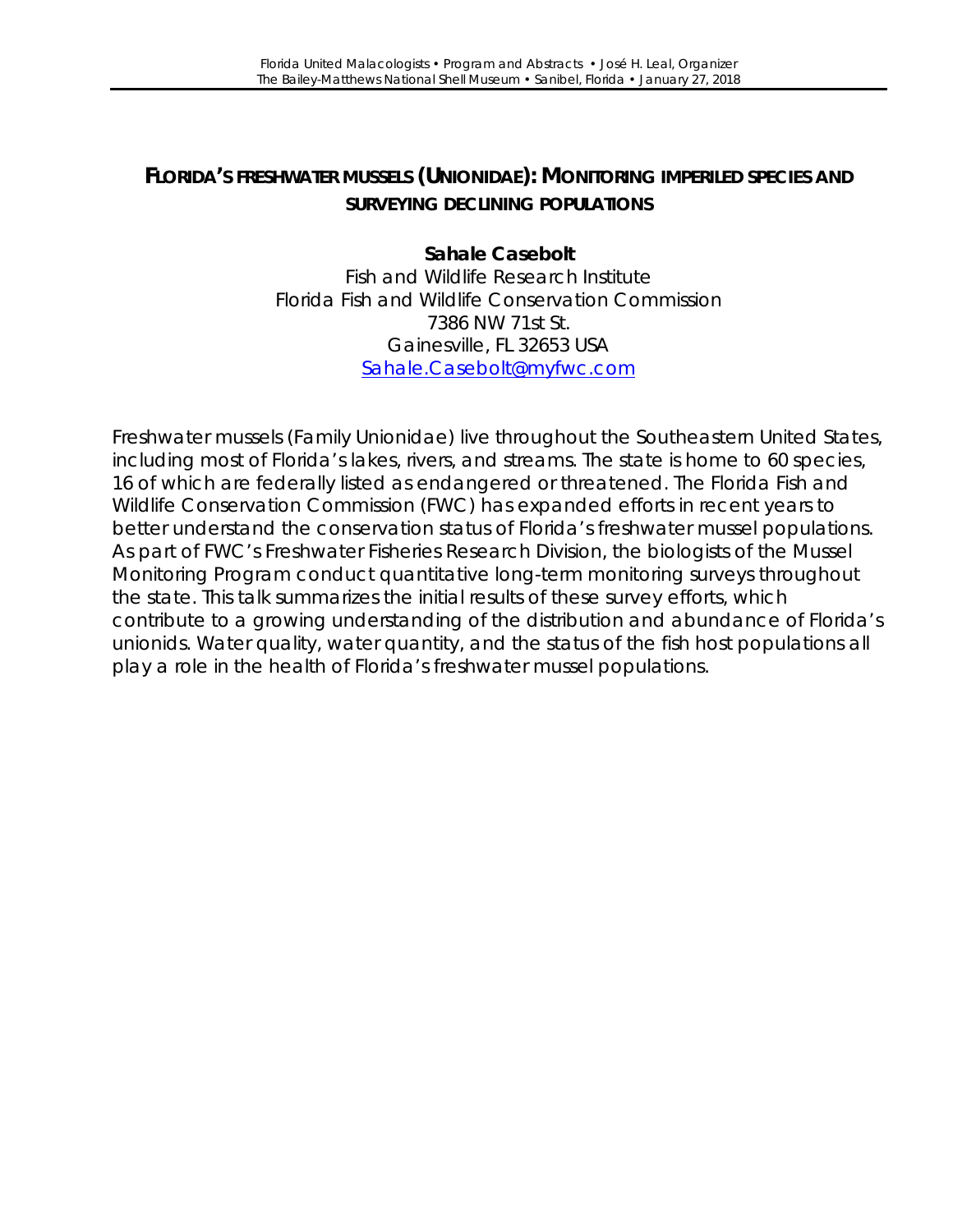#### **PEARL INLAY ON MUSICAL INSTRUMENTS**

**Jon Dale** Jupiter Ukulele\* 144 Old Company Road Barto, PA 19504 USA [fungusgeek@gmail.com](mailto:fungusgeek@gmail.com)

People, since the dawn of time, have loved shiny objects and shells were some of the first shiny objects. Come for a brief presentation on what makes mother-of-pearl so shiny, some of the more important sources, a discussion of how pearl inlay is done on musical instruments (with materials, tools, and examples), and what sorts of local Florida shells can be incorporated into the inlay color palette.

[\\*www.jupiteruke.com](http://www.jupiteruke.com/)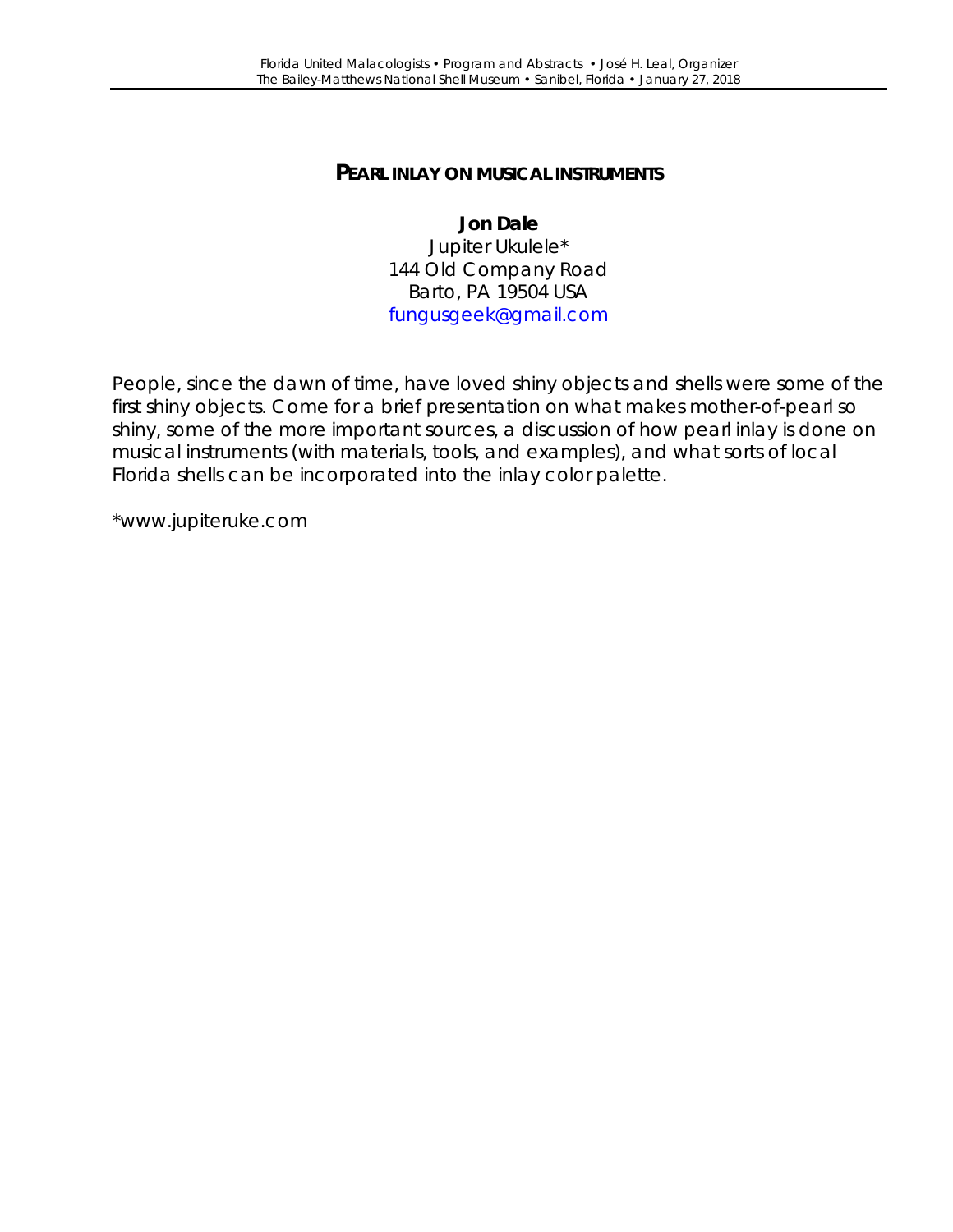#### **OPISTHOBRANCH SPAWN**

**Anne DuPont** 4070 NW 7th Lane Delray Beach, FL 33445 USA [akdupont@bellsouth.net](mailto:akdupont@bellsouth.net)

The presentation will take you on an underwater journey showing *in situ* photos of opisthobranch gastropods laying eggs capsules. Opisthobranch eggs come in every size, shape, and color imaginable. Their dramatic fluid shapes and bright colors are favorite subjects for me as an underwater photographer. The morphology of the egg mass varies dramatically; most commonly they look like coils or spirals of ribbons, whereas others appear as tangled string masses, chains of beads, or cylinders. The presentation includes photographs of the spawn of nudibranchs, Sea Hares (Aplysiidae), solar-powered Slugs (Sacoglossa), and Side Gill Slugs (Pleurobranchus).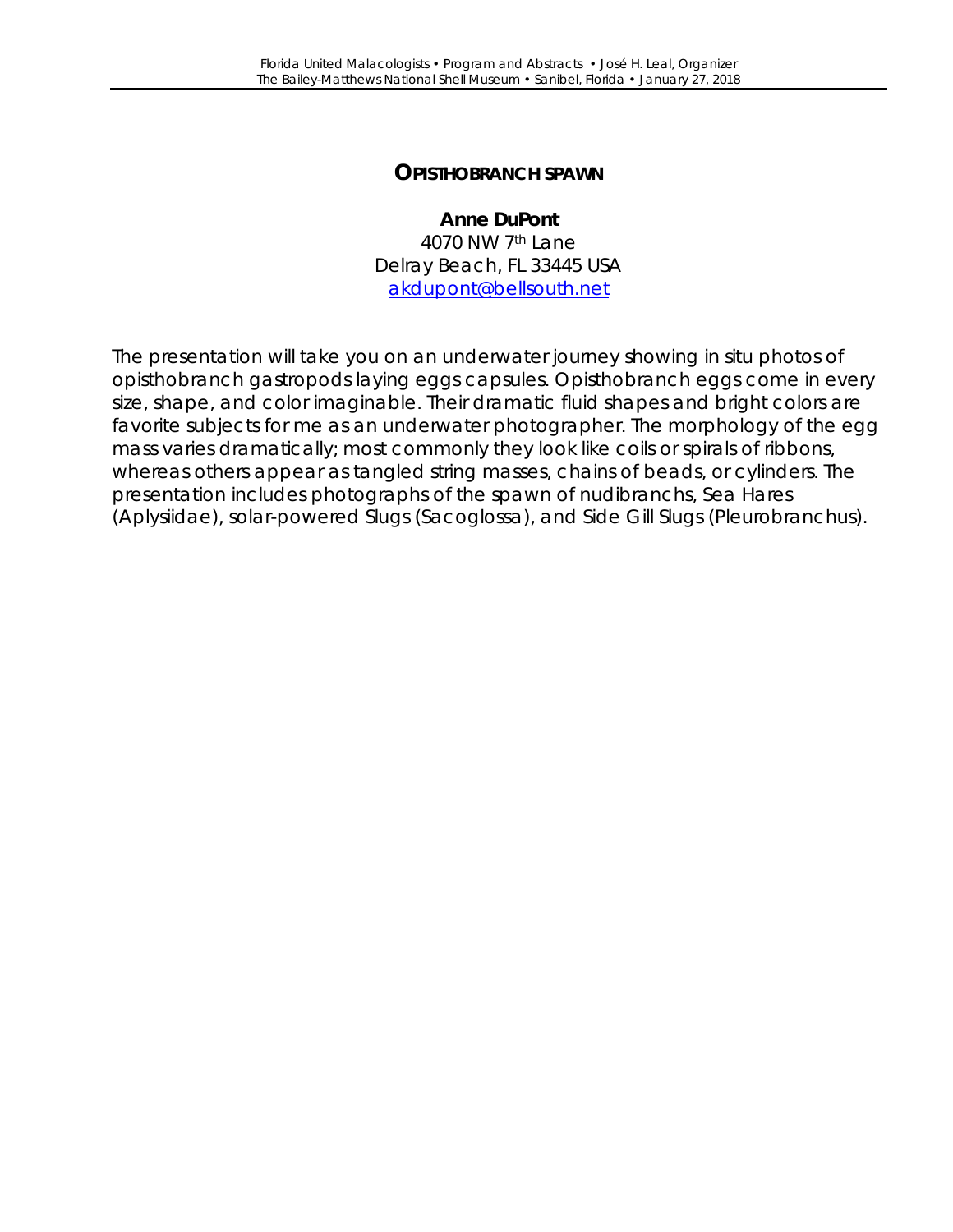# **"MOLLUSKS ON THE MOVE"**

**Leigh Gay** Bailey-Matthews National Shell Museum 3075 Sanibel-Captiva Road Sanibel, FL 33957 USA [lgay@shellmuseum.org](mailto:lgay@shellmuseum.org)

"Mollusks on the Move" is an educational outreach program by the Bailey-Matthews National Shell Museum that brings live mollusks to students and adults throughout Southwest Florida. The program's focus is to educate students at Title I (underfunded) schools, and inspire them to pursue careers in STEM (Science, Technology, Engineering, and Mathematics) fields. Its hands-on activities and live touch tank time reveal the underappreciated world of marine mollusks to children who may have never before seen the ocean. Since its inception in February 2017, "Mollusks on the Move" has reached 3,180 children and adults in Lee, Collier, Hendry, and Sarasota Counties.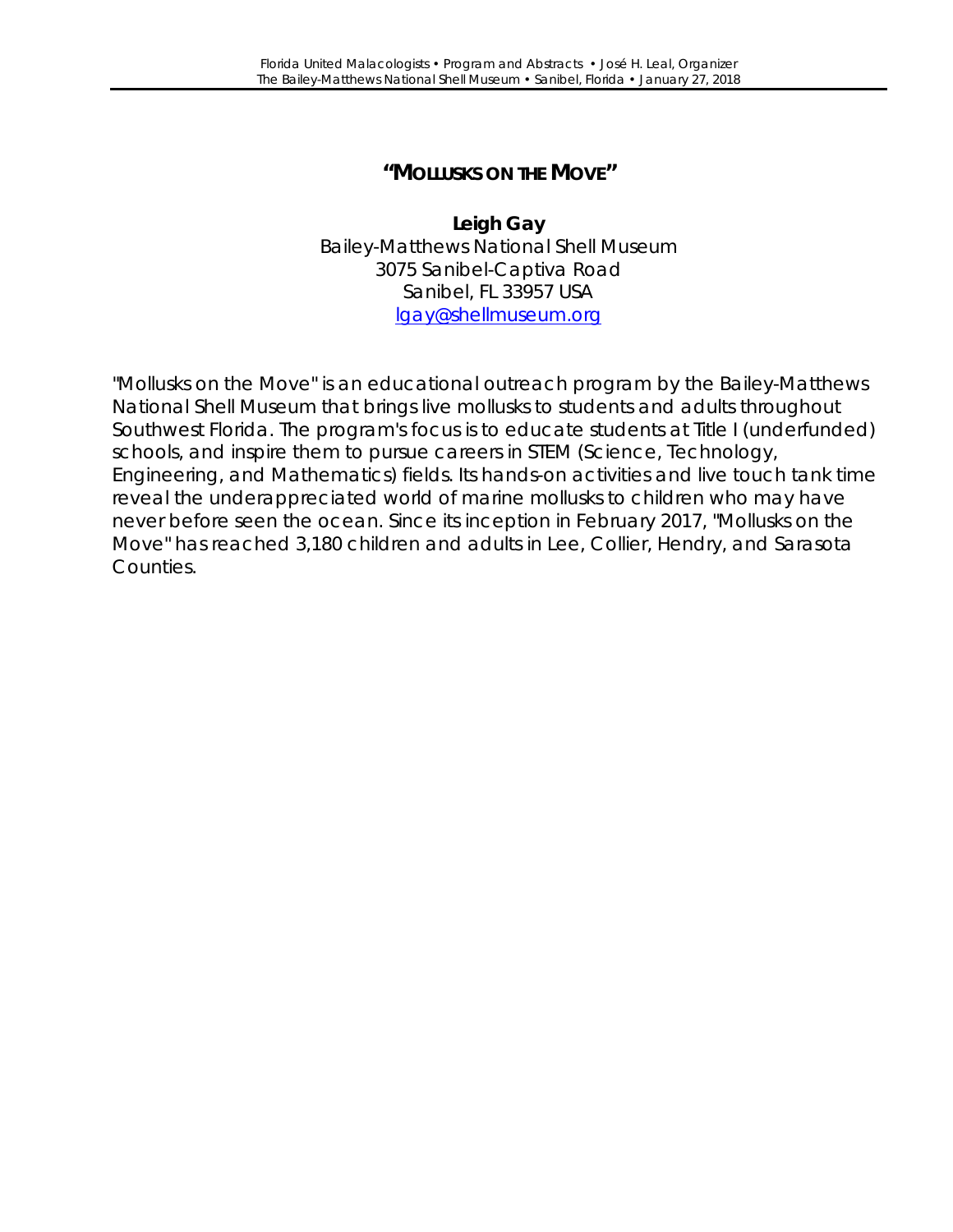# **EVIDENCE FOR INTENSE BIOTIC INTERACTIONS IN THE EASTERN GULF OF MEXICO AFTER A TWO MILLION YEAR HIATUS: INFERENCES FROM MURICID EDGE DRILLING BEHAVIOR**

# **Gregory S. Herbert**

School of Geosciences University of South Florida Tampa, FL 33647 USA [gherbert@usf.edu](mailto:gherbert@usf.edu)

Edge drilling by muricid gastropods *Chicoreus dilectus* and *Phyllonotus pomum* has been observed in the laboratory under conditions simulating an enemy-rich environment and in Florida's Pliocene fossil record, but this behavior has never been observed in the wild and was presumed to be ecologically extinct for the last two million years. This study documents edge drilling by *C. dilectus* and *P. pomum* in a multi-year survey from 2002 to 2015 in St. Joseph Bay, a coastal lagoon in the northeastern Gulf of Mexico. Edge drilling was not recorded in a 2002 survey but was observed directly from 2007 to 2011. Edge drilling accounted for more than half of all drilling attacks in 2007, with frequency of occurrence declining thereafter. St. Joseph Bay has the highest densities of predators and lowest prey survival rates in the region and highest secondary productivity in any seagrass habitat globally, confirming the use of muricid edge drilling as an indicator of Florida's enemy hotspots and their fates in modern times and in the fossil record.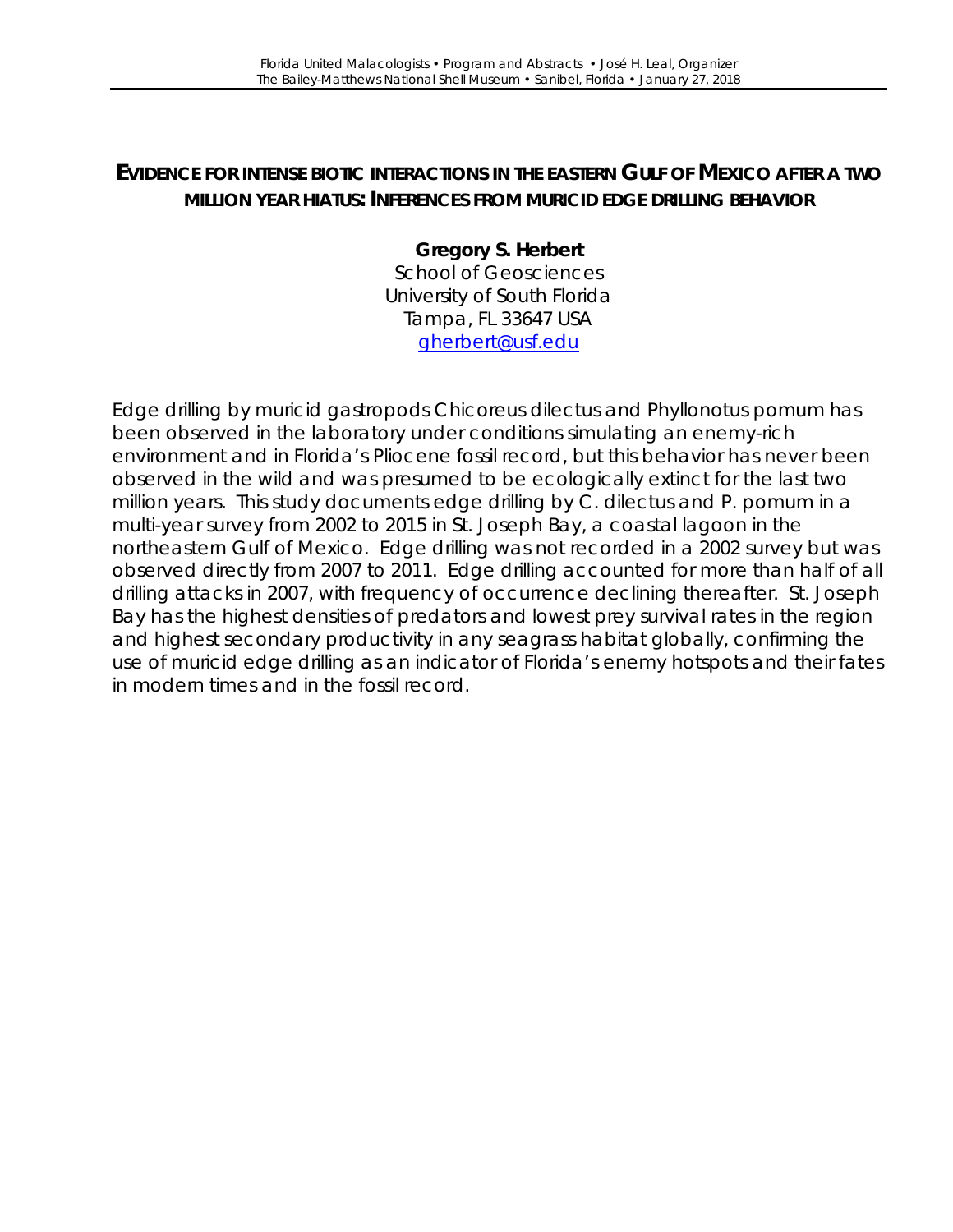# **HOW HAS MOLLUSCAN COMMUNITY COMPOSITION IN THE GULF OF MEXICO CHANGED IN RESPONSE TO HUMAN STRESSORS? A COMPARISON OF LIVING AND PRE-1950 COMMUNITIES**

#### **Austin Hersh**

Business Analytics and Information Systems, Muma College of Business Green and Gold Guide University of South Florida Tampa, FL 33647 USA [ahersh@mail.usf.edu](mailto:ahersh@mail.usf.edu)

#### **Gregory S. Herbert**

School of Geosciences University of South Florida Tampa, FL 33647 USA [gherbert@usf.edu](mailto:gherbert@usf.edu)

Ecosystems of the Gulf of Mexico are facing multiple stressors, including warming temperatures, ocean acidification, pollution, and invasive species. While there have been numerous studies on the effects of these stressors on charismatic fauna, such as dolphins and large fish, much less is known about their impact on benthic invertebrates, which are critical components of the food web. This study is a preliminary investigation using Geographic Information Systems (GIS) to visualize changes in geographic occurrence of common species and community composition. Our data come from 44 dredge surveys of benthic mollusks off the west Florida shelf from 2008 to 2016, consisting of 4557 gastropod specimens. Change at the species and community-scale are inferred from comparison of live versus dead components of dredge surveys, which represent present day and, on average, pre-1950's ecosystems, respectively. Community-scale analyses will be done using detrended correspondence analysis, which is a common ecological technique for quantifying similarity between samples.

[POSTER]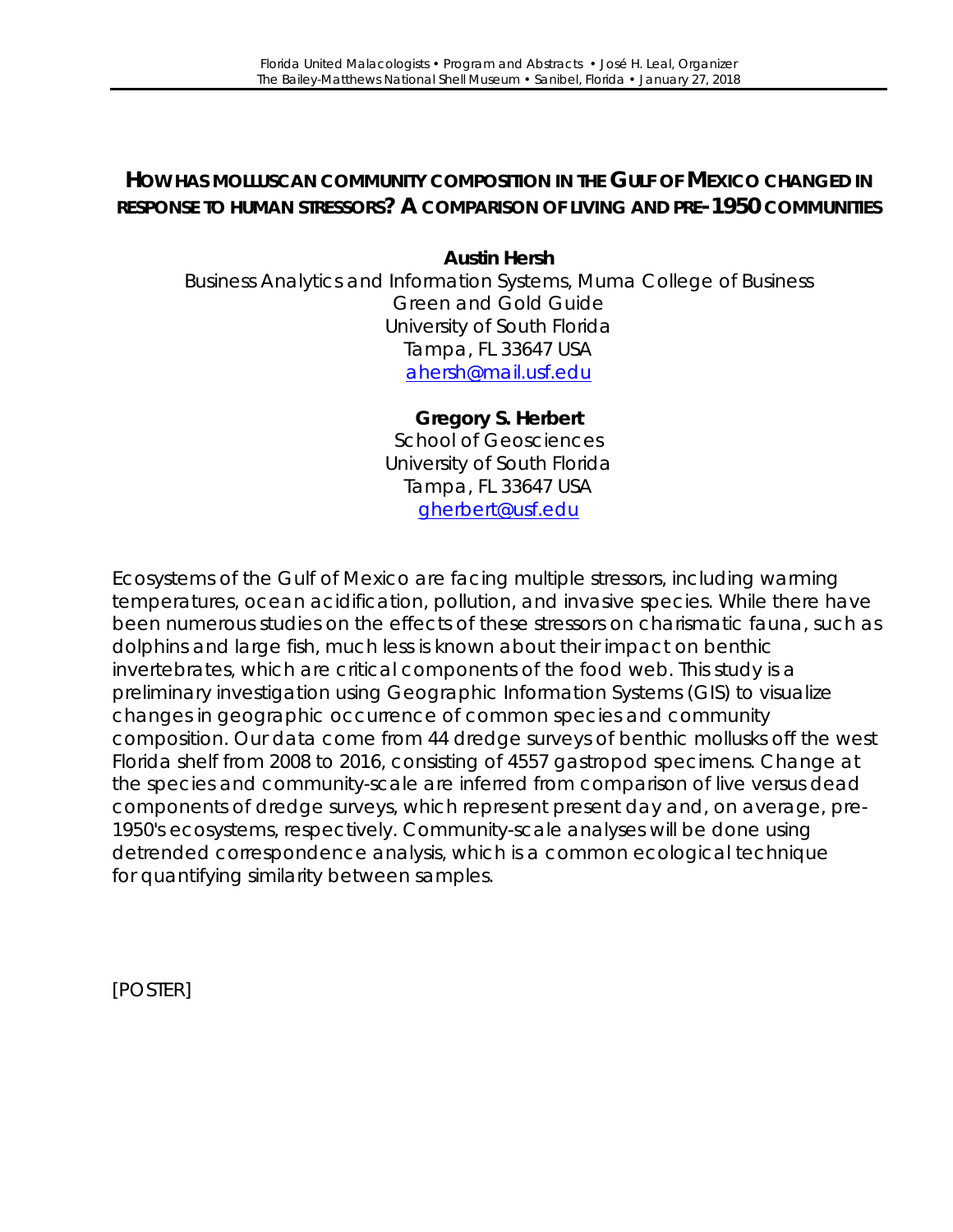## **SPATIAL AND TEMPORAL TRENDS IN THE EPIFAUNAL AND MOLLUSCAN COMMUNITIES ON TAMPA BAY ARTIFICIAL REEFS: 2004 VS. 2016**

#### **David J. Karlen\*, Thomas L. Dix, Sarah E. Markham, Kevin W. Campbell, Joette M. Jernigan, Julie Christian, Anthony Chacour, Barbara K. Goetting, Chris Pratt, Brett Ursin** Environmental Protection Commission of Hillsborough County 3629 Queen Palm, Tampa, FL 33619 USA [karlen@epchc.org](mailto:karlen@epchc.org)

The Environmental Protection Commission of Hillsborough County (EPCHC) conducted a survey of the epifaunal communities on three artificial reefs in Tampa Bay in spring and fall 2016 in order to evaluate the current condition of these reefs and to compare results with a previous survey conducted in 2004. The three reefs selected represented different locations along the estuarine salinity gradient in Tampa Bay. These reefs were the Howard Frankland Reef (HFR) in Old Tampa Bay (OTB); the Bahia Beach Reef (BBR) in Middle Tampa Bay (MTB); and the Egmont Key Reef (EKR) in Lower Tampa Bay (LTB). Each reef was sampled seasonally in the spring (April-May 2016 = dry season) and fall (August 2016 = wet season) to look at seasonal changes in the epifaunal community on the reef as well as differences between reefs within each season. Ten samples were collected on each reef during each seasonal sampling event by SCUBA divers using a 16 cm x 16 cm area epifaunal sampler. Epifaunal species were sorted and identified to the lowest practical taxonomic level and enumerated. Wet weight biomass was also measured for larger specimens and colonial organisms. Results showed seasonal changes in the species composition, with the oyster *Ostrea equestris* dominating the community in the spring while barnacles were dominant in the fall. Spatially, species richness increased with the salinity gradient with highest number of taxa being present on the Egmont Key Reef. Comparison with the 2004 study found changes in the epifaunal community between years. Most notable was a large drop in the abundance and biomass of the invasive Asian Green Mussel, *Perna viridis*, which was dominant in 2004 but nearly absent in 2016. Salinity and temperature appear to be the driving factors influencing the epifaunal communities on the artificial reefs. Salinity had a strong correlation with the epifaunal community structure between the three reefs within a given season and between 2004 and 2016. The combination of salinity and temperature were correlated with seasonal changes on the reefs.

\*Presenter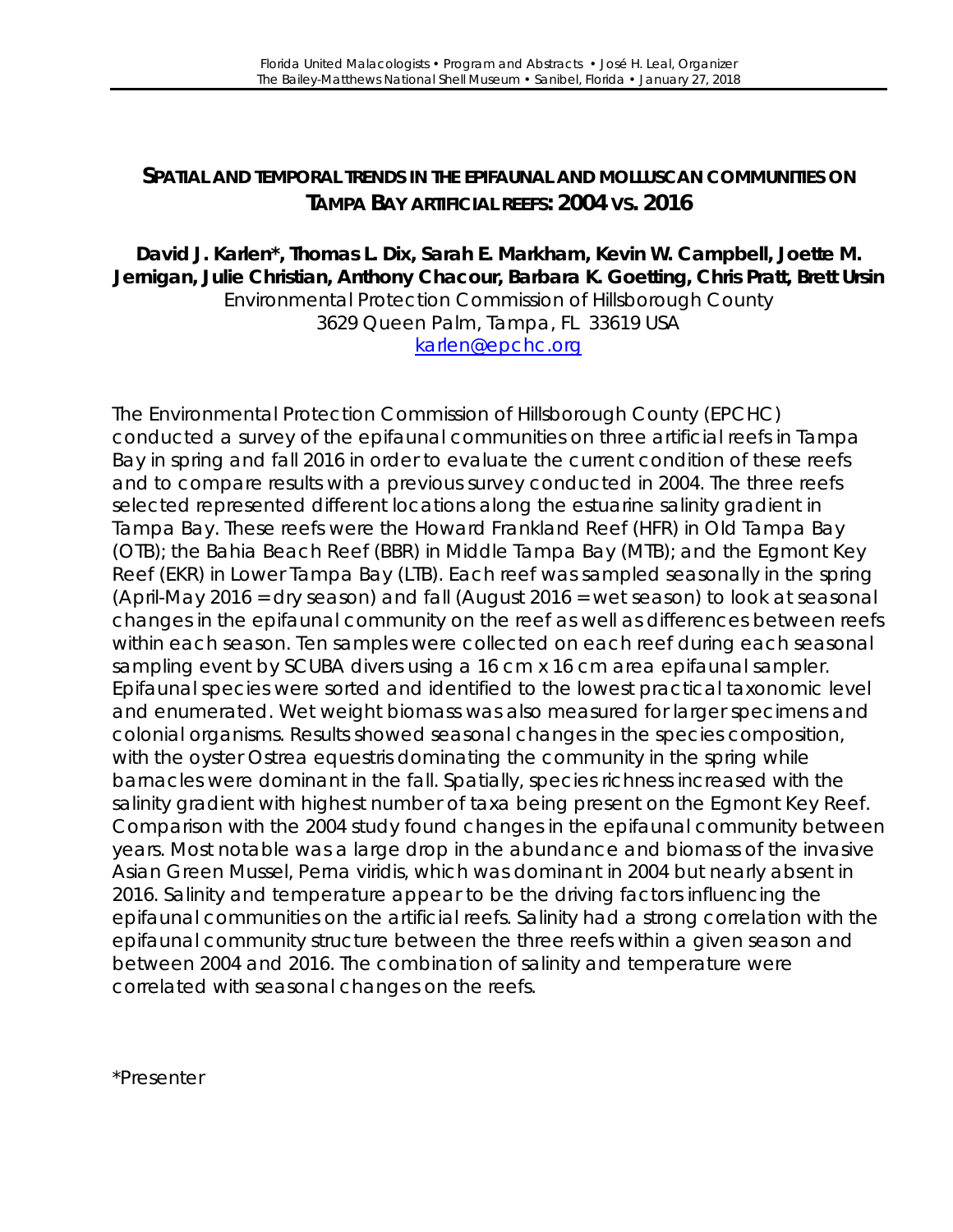# **THE BAILEY-MATTHEWS NATIONAL SHELL MUSEUM COLLECTION: RECENT ADVANCES AND THE NEAR FUTURE**

**José H. Leal** Bailey-Matthews National Shell Museum 3075 Sanibel-Captiva Road Sanibel, FL 33957 USA [jleal@shellmuseum.org](mailto:jleal@shellmuseum.org)

The Bailey-Matthews National Shell Museum collection (BMSM) currently encompasses about 123,600 catalogued lots. It includes private donations, collections originally in other institutions, and Museum-collected material. It consists mostly of Recent mollusks, with a focus on the Gulf of Mexico, Florida, and the Caribbean. A five-year cataloguing project funded by two Institute of Museum and Library Services (IMLS) Museums for America Collection Stewardship grants enabled the Museum to complete the entire collection backlog by mid-2017. In 2016–17, funding from one IMLS grant has allowed staff to update and consolidate the taxonomy and species-level nomenclature of more than 3,500 marine taxa. Collection metadata are available via the data aggregator resource iDigBio [https://www.idigbio.org/portal/recordsets/b40e13f7-a79a-4265-93d9-](https://www.idigbio.org/portal/recordsets/b40e13f7-a79a-4265-93d9-3b4878dfc988) [3b4878dfc988](https://www.idigbio.org/portal/recordsets/b40e13f7-a79a-4265-93d9-3b4878dfc988) iDigBio/Global Biodiversity Information Facility (GBIF) at [https://www.gbif.org/publisher/1c8732e1-36b1-4a7c-978e-f69542768ec3.](https://www.gbif.org/publisher/1c8732e1-36b1-4a7c-978e-f69542768ec3) About 9,300 lots are georeferenced through GBIF. Future needs include migration of the current software to Specify and funding for posting selected images through iDigBio (following iDigBio's standards and formats for linked metadata).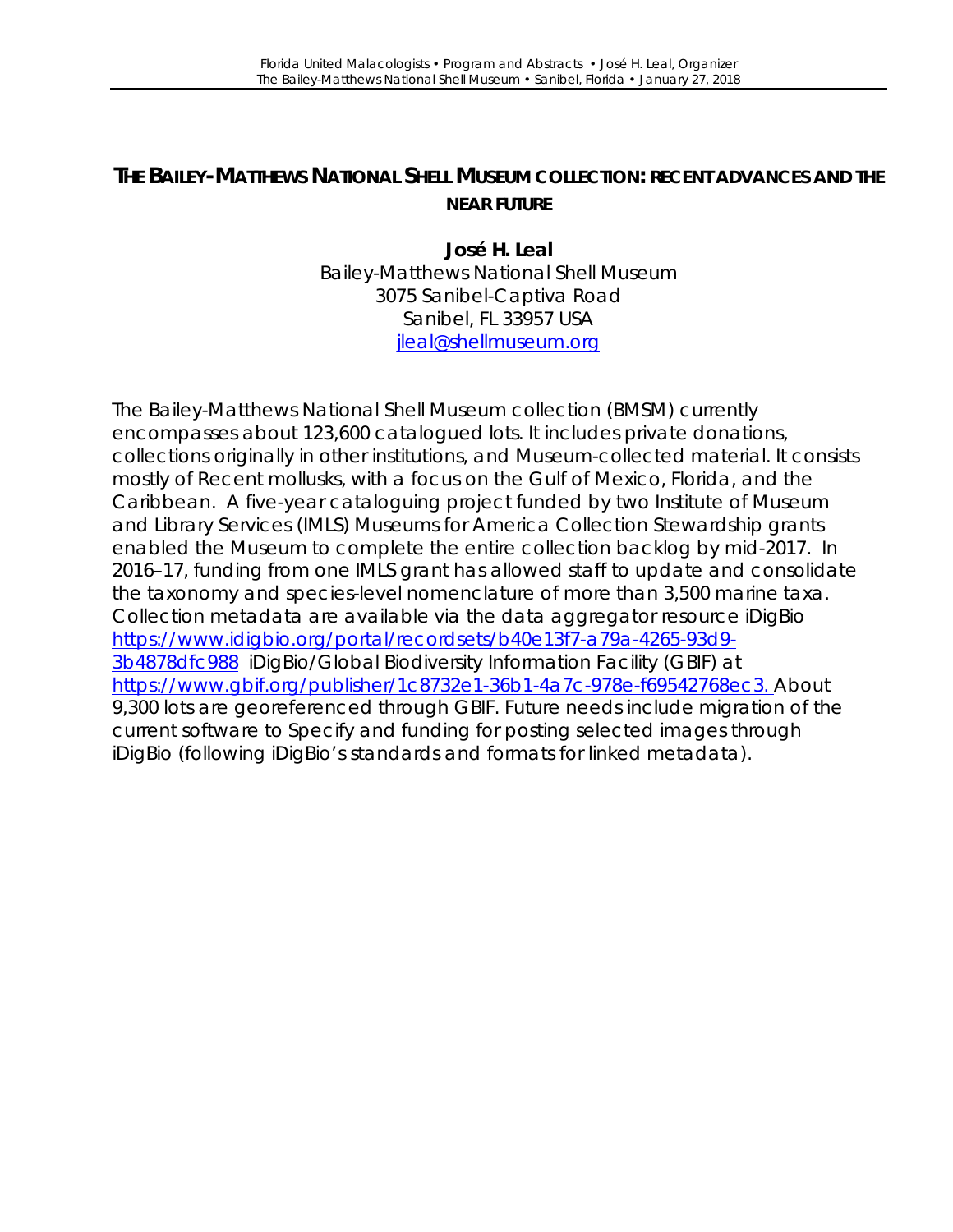# **NEW DIVERSITY IN AN OLD FAUNA**

#### **Harry G. Lee\*, Roger W. Portell, Richard L. Edwards**

Department of Fossil Invertebrates Florida Museum of Natural History University of Florida 1659 Museum Road Gainesville, FL 32611 USA [hglee2@mindspring.com](mailto:hglee2@mindspring.com)

The Pinecrest beds (Upper Pliocene) of southern Florida are renowned for their abundant and well-preserved fossil mollusk remains. Furthermore, the species richness is legendary—estimates in excess of 1000 such taxa have appeared in the literature. On the other hand, the micromollusks of thus fauna have been undertreated heretofore. The most diverse of these families, comprised mostly of taxa with a maximum dimension <5.50 mm, is the Pyramidellidae. This presentation will demonstrate and interpret the constituents of this group based on collections made at a single exposure, SMR 10, a pit mine in NE Sarasota Co, FL, where the Upper Tamiami Formation has been excavated. Eighty-three species in 26 genera have been recognized, and SEM images of selected taxa will be presented.

\*Presenter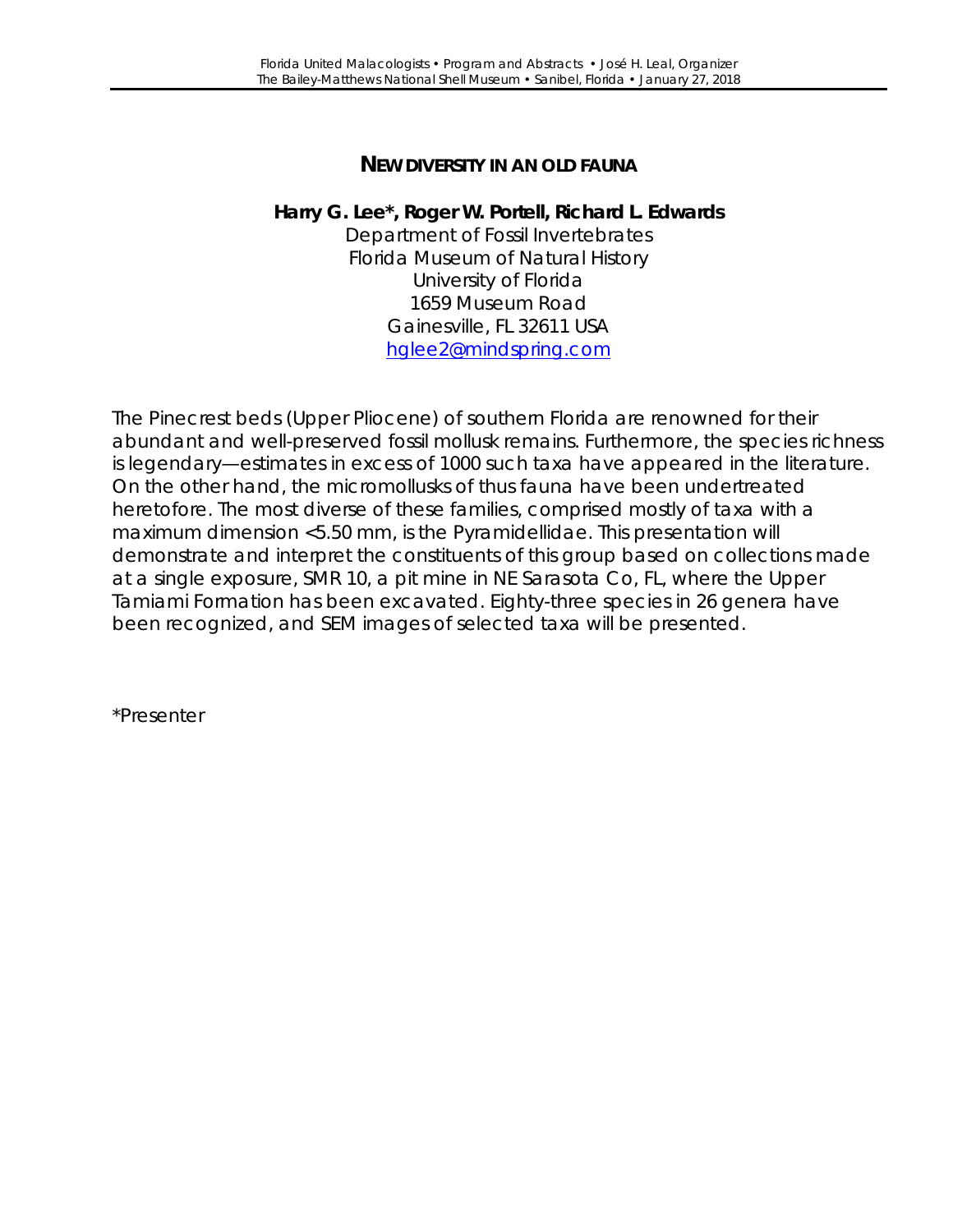#### **EGG CASES OF SELECTED MARINE MOLLUSKS**

#### **Carole Marshall** 932 Cochran Drive Lake Worth, FL 33461 USA [marshalldg@aol.com](mailto:marshalldg@aol.com)

The egg capsules of marine mollusks are the least studied of all the molluscan systems. The reproductive system is usually covered for many species, but not the egg capsules themselves. Yet, each mollusk has an egg capsule that is unique to its own species. Some of the people who have worked extensively on egg capsules are Charles D'Asaro, Gunnar Thorsson, and Bea Winner. I would like to introduce you to them with a brief synopsis of their work. The remainder of this short program will be some of the more interesting egg capsules that I have found, in person or on the internet.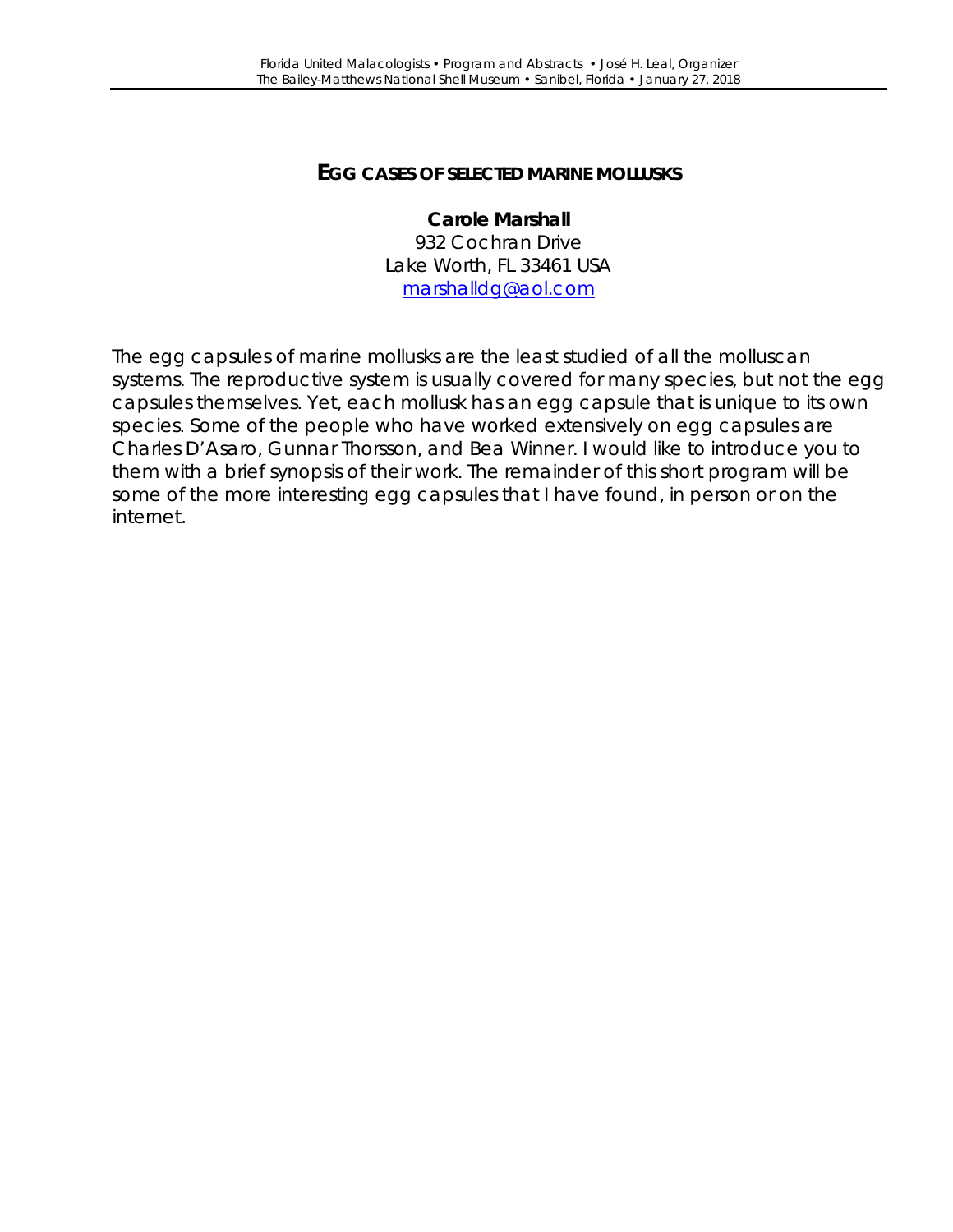# **UNSOLVED** *OCTOPUS*

**Rebecca Mensch** Bailey-Matthews National Shell Museum 3075 Sanibel-Captiva Road Sanibel, FL 33957 USA [rmensch@shellmuseum.org](mailto:rmensch@shellmuseum.org)

The number of octopuses found on the beaches and inside of shells on Sanibel seemed to be much higher last winter than in previous years, which created the opportunity to keep a live octopus in one of the BMNS Museum display aquariums. The species was assumed to be *Octopus joubini* Robson, 1929 (Atlantic Pigmy Octopus), which is well represented in the scientific literature and confirmed to live in our local waters. After just two weeks in the Museum aquarium, the specimen laid relatively large eggs, with benthic juveniles hatching about four weeks later. These two aspects meant the specimen could not possibly be *Octopus joubini*. This presentation will explore the current knowledge gaps, including the reasons why a positive identification is not currently possible, as well as the next steps in identifying this local octopus.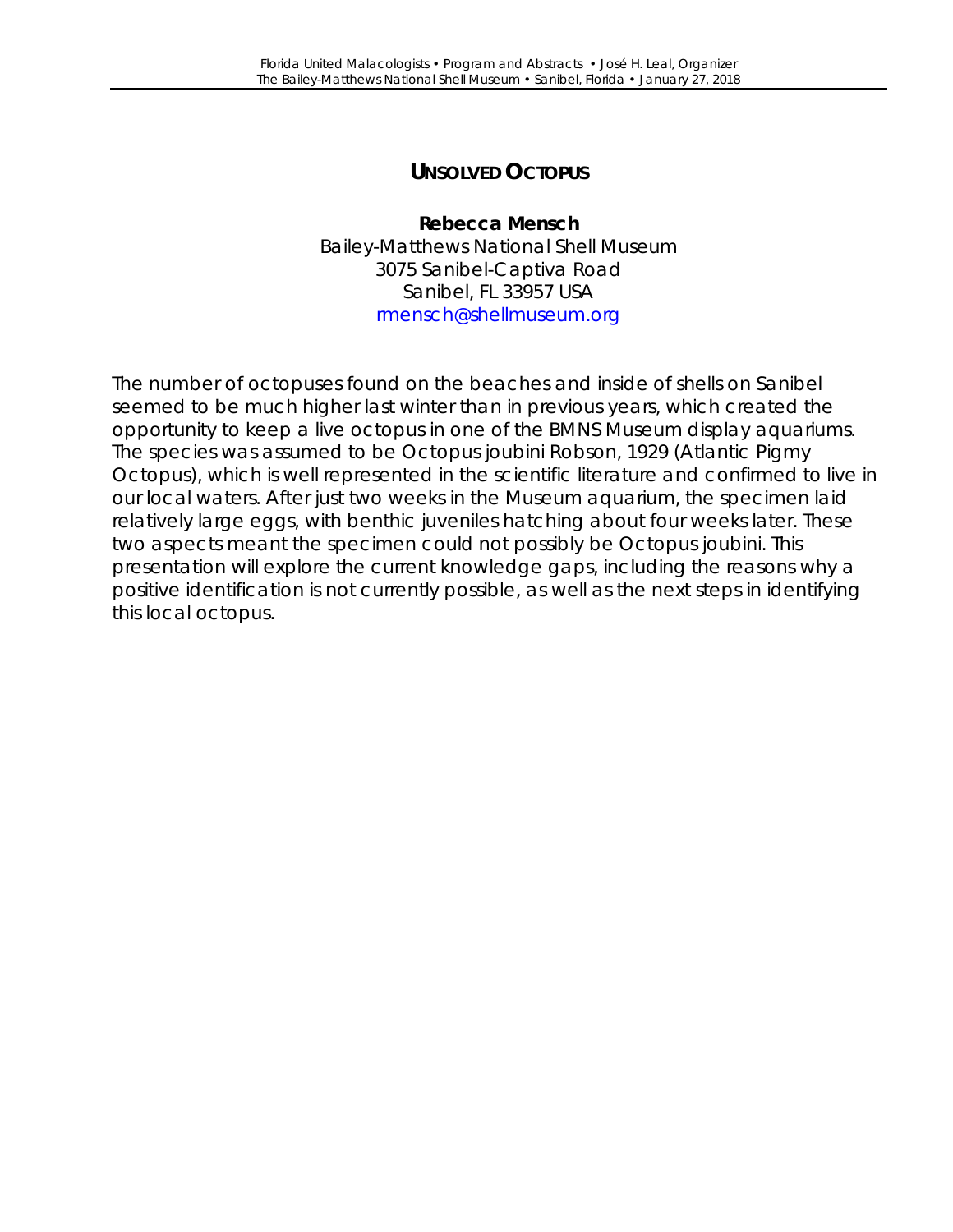# **SHELLZEE: AUTOMATED SHELL IMAGE RECOGNITION IN YOUR POCKET**

**Meindert Niemeijer\* and Bill Emerson ISeashells** Iowa City, IA 52246 USA [meindertn@gmail.com](mailto:meindertn@gmail.com)

Deep learning or "artificial intelligence" (AI) is a technology that is currently transforming many fields. Examples are self-driving cars in the automotive field, automated content generation in publishing and automated disease detection in medicine. Over the last 10 years the ability of machines to learn to reason about images and their contents have seen especially pronounced development. This presentation will showcase our work on Shellzee, a mobile app developed together with the Bailey-Matthews National Shell Museum. Shellzee is able to recognize a number of different shell types from images acquired through mobile devices. We would like for Shellzee to be a helpful tool for shell novices to figure out more information about the shell they just found on the beach. Any picture sent to Shellzee has the potential of helping her perform better as she is continually learning more about shells, what they look like and their unique characteristics. In the presentation we'll discuss the technology behind Shellzee, some of the challenges involved with current state-of-the-art AI tool development, some preliminary results on a small validation set and some of the limitations of Shellzee in her current form. If there is enough time, a brief demo will be given at the end of the presentation.

\*Presenter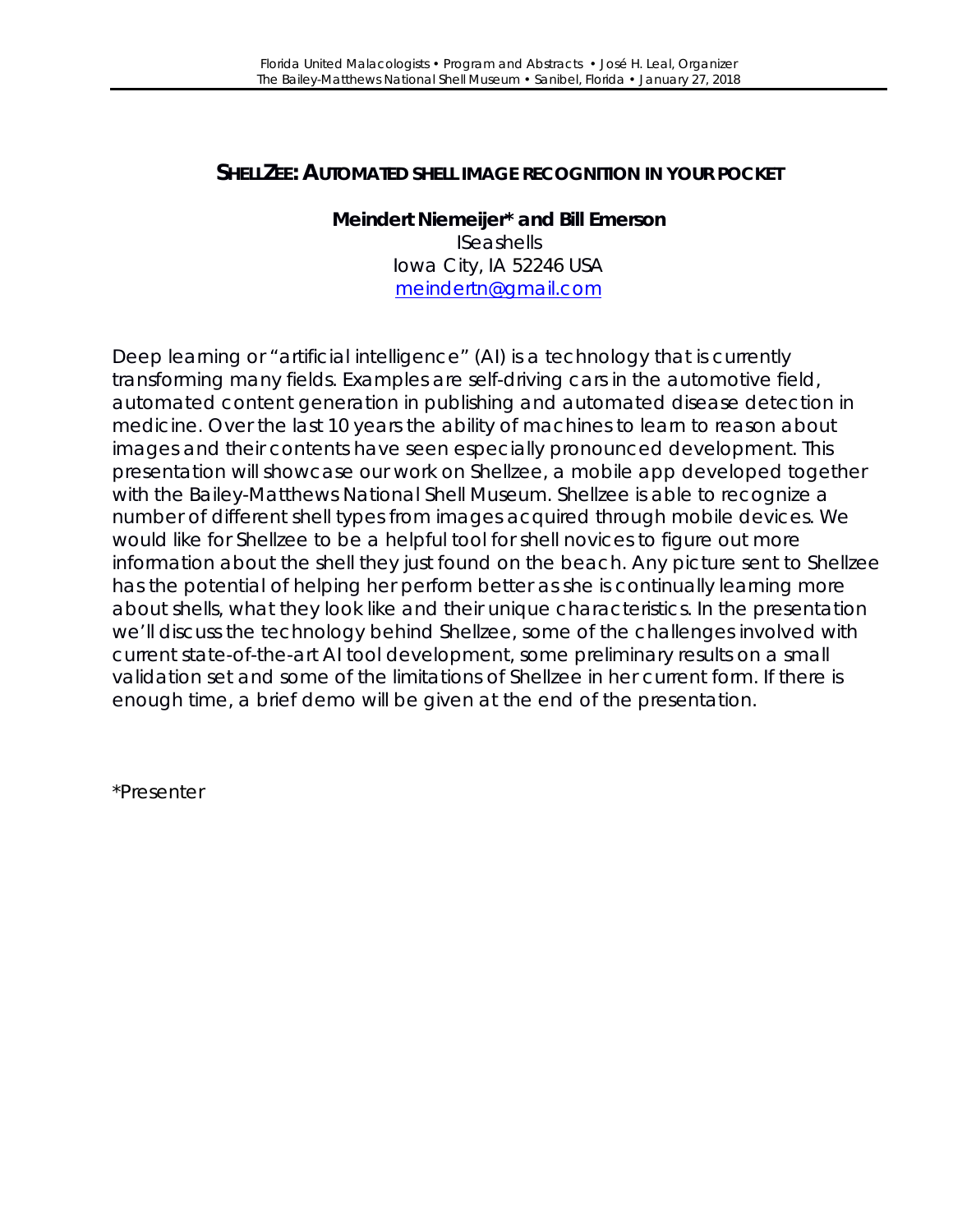# **WHAT IS THE POTENTIAL FOR HORSE CONCH** *TRIPLOFUSUS GIGANTEUS* **POPULATIONS TO RECOVER FROM INCREASING FISHING PRESSURE? LIFE HISTORY ASSESSMENT USING STABLE ISOTOPE SCLEROCHRONOLOGY**

# **Nicole Seiden\* and Gregory Herbert**

School of Geosciences and Archeology University of South Florida Tampa, FL 33620 USA [nseiden@mail.usf.edu](mailto:nseiden@mail.usf.edu)

#### **Ryan Harke**

School of Anthropology University of South Florida Tampa, FL 33620 USA [ryanh2@mail.usf.edu](mailto:ryanh2@mail.usf.edu)

#### **Stephen Geiger**

Florida Fish and Wildlife Conservation Commission 100 8th Avenue SE St. Petersburg, FL 33701 USA

The horse conch (*Triplofusus giganteus*) is the second largest extant gastropod in the world and is the state shell of Florida. There is demand for these mollusks among commercial and recreational fishers and avocational shell collectors. Despite harvest, life history traits such as age at reproductive maturity and lifetime fecundity are unknown. In this study, we use oxygen isotope sclerochronology of two large shells close to record size to measure annual growth cycles that are recorded seasonally in the shell, a process similar to dendrochronology in trees. Data from this method will provide information on size-at-age from which life history traits might be estimated. Growth breaks along the shell suggest that these snails live > 10 years, a hypothesis supported by two oxygen isotope profiles from large specimens. The von Bertalanffy growth curves constructed from the data will also be used to estimate the age of the largest known horse conch, 606 mm, currently on display in the Bailey-Matthews National Shell Museum.

\*Presenter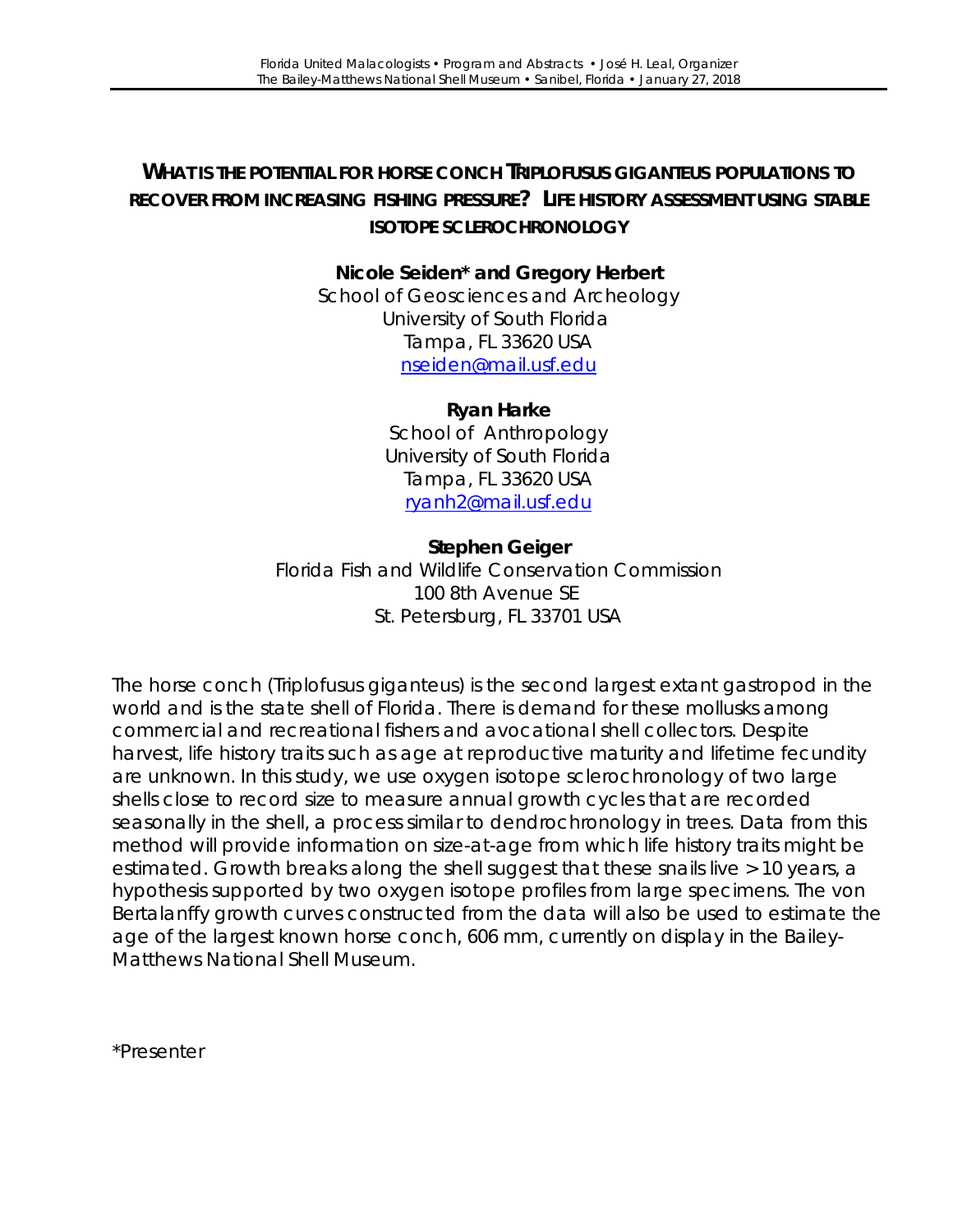#### **SEXUAL DIMORPHISM IN SELECTED SPECIES: FRESHWATER MUSSELS OF FLORIDA**

**Sarah Sharkey** Florida Fish and Wildlife Conservation Commission 7386 NW 71st Street Gainesville, FL 32653 USA [Sarah.sharkey@myFWC.com](mailto:Sarah.sharkey@myFWC.com)

Sexual dimorphism is the difference in shape and/or size between males and females of the same species. This trait exists in a number of freshwater mussel species (Family Unionidae), including many of the common freshwater mussel species of Florida*.*  Generally, if a unionid taxon exhibits sexual dimorphism, the sexes are distinguished by females having a more rounded posterior margin, in combination with a more inflated shell, compared to the males of the same species. This morphological difference may be due to females needing space to accommodate the eggs and glochidia (juvenile stage of freshwater mussels), which they develop in one or both sets of gills. Florida mussel species exhibiting sexual dimorphism include: *Lampsilis*  floridensis, Lampsilis stramenia, Villosa amygdalum, Villosa lienosa, Villosa vibex and *Villosa villosa.* To assist with identification of Florida's unionids, this poster exhibits and highlights the morphological distinctions between males and females of these species.

[POSTER]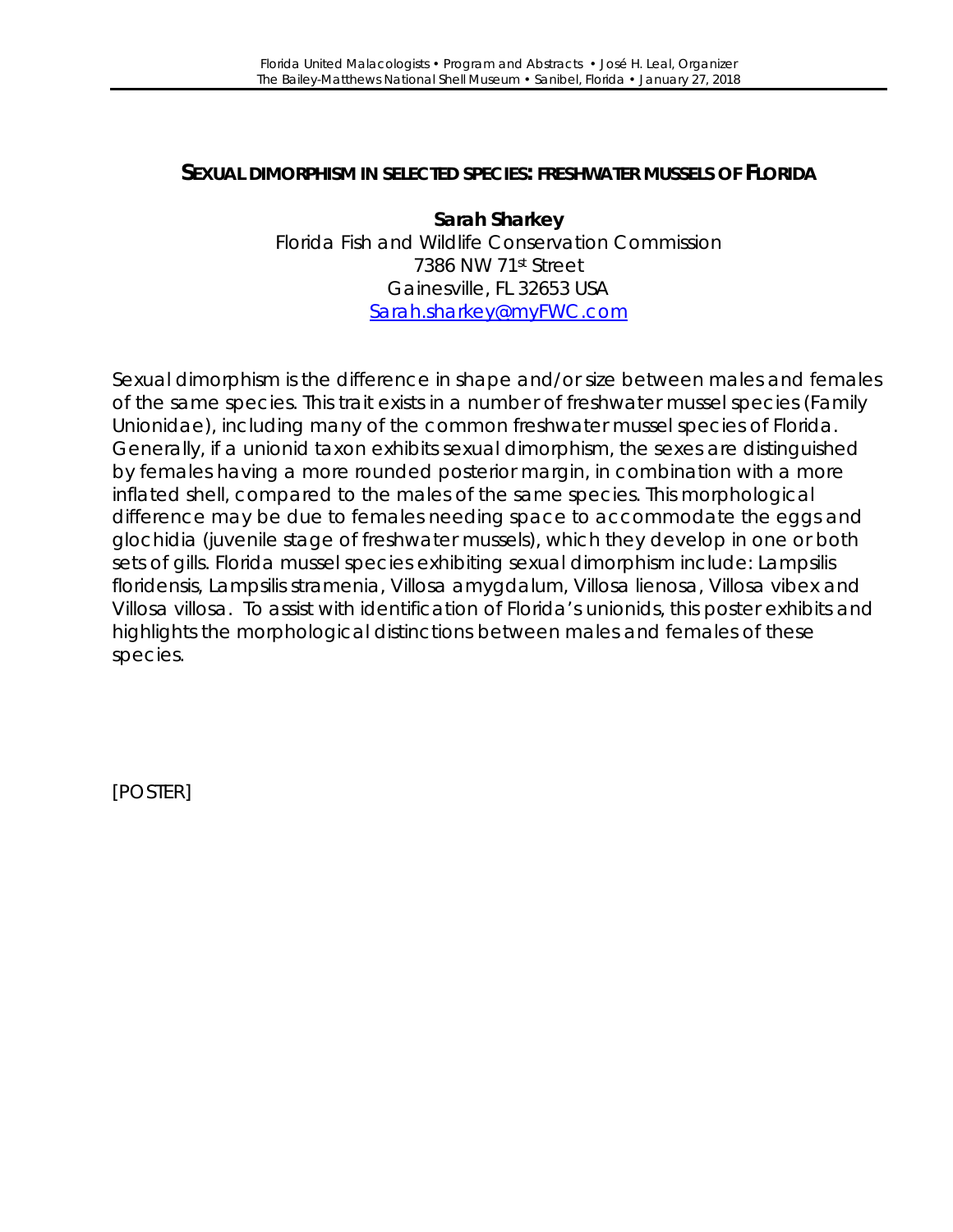#### **HOW WELL DO WE KNOW THE WELL-KNOWN FLAMED TIGERSNAIL,** *ANGUISPIRA ALTERNATA***?**

#### **John Slapcinsky and Ryan Corlett**

Florida Museum of Natural History University of Florida 1659 Museum Road Gainesville, FL 32611 USA [slapcin@flmnh.ufl.edu](mailto:slapcin@flmnh.ufl.edu)

*Anguispira alternata* was the subject of some of the earliest ecological studies on snails and is arguably the best studied land snail species in eastern North America. However, the last two major revisions of the genus are more than 70 years old and not in close agreement. Both revisions recognize only a few highly variable species with numerous subspecies. More recently, morphological and genetic studies focused on limestone outcrop specialists demonstrate that the taxa treated as forms or subspecies of *Anguispira cumberlandiana* are probably species level taxa. Our DNA sequence and morphological data suggest that *Anguispira alternata* is also a complex of species with molecular clades that are congruent with morphologically recognizable groups, many of which overlap in range. This suggests there are several species confused with the broad ranging *Anguispira alternata*. Some of these species appear to be narrow range endemics that may warrant conservation concern and protection.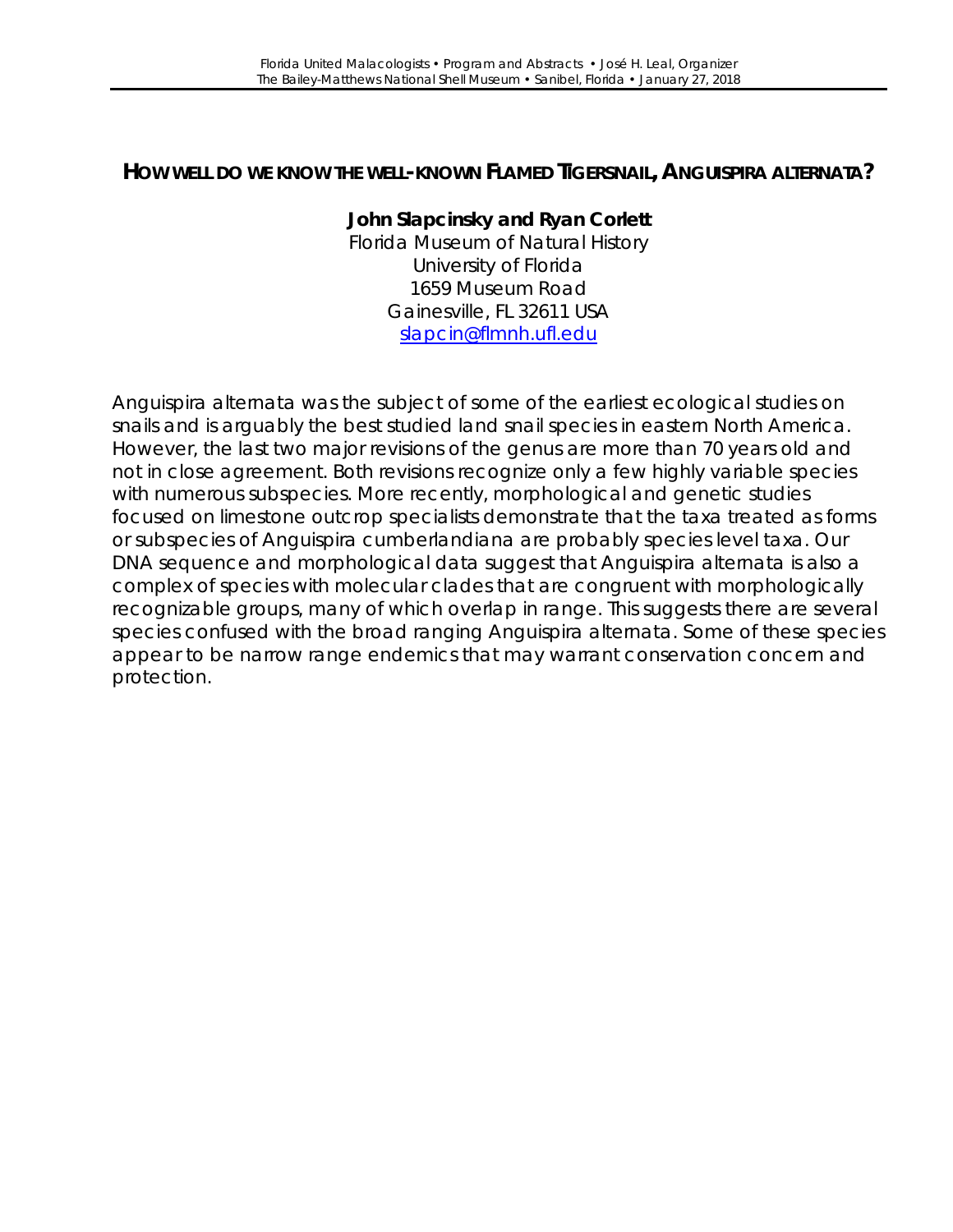# **USING THE FOSSIL RECORD OF INDUCIBLE SHELL DEFENSES IN MOLLUSKS TO DETECT HUMAN IMPACTS ON FOOD WEBS – A CASE STUDY USING VARICES ON JUVENILE FIGHTING CONCH**

#### **Shenelle West, Nasser Al Qattan, and Gregory S. Herbert**

School of Geosciences University of South Florida Tampa, FL 33647 USA [shenellew@mail.usf.edu](mailto:shenellew@mail.usf.edu)

Human overfishing has led to disproportionate declines of apex predators throughout the world's oceans, but the extent of their decline and, more importantly, impacts on the larger ecosystem remain poorly documented. A common consequence of apex predator loss in complex ecosystems is ecological release of mesopredators, the effects of which can cascade to predator-prey interactions affecting benthic invertebrates, such as mollusks. In this study, we examine how expression of shell antipredatory defenses in the *Strombus alatus* (Florida Fighting Conch) species complex varied from the Pliocene to the present day. Juvenile *S. alatus* often develop thickenings of the shell lip, likely as a defense against peeling or crushing predators. On adults, these appear as humps or ribs on spire whorls. Animals collected in the wild nearly always have multiple internal varices, often two per whorl, but those raised in captivity in the absence of cues from predators do not. This suggests they are an inducible defense expressed only when needed, and their occurrence can tell us about the intensity of interactions with their shell peeling enemies over space and time. This study investigates expression of internal varices in Florida *S. alatus* to test the hypothesis that patterns of varix expression today are unique compared to the pre-anthropogenic baseline from the fossil record, which would indicate changes to the structure of modern food webs. Preliminary data show that varices are expressed at greater frequencies at higher whorl numbers and greater depths in modern shells and at greater frequencies today than in the past.

[POSTER]